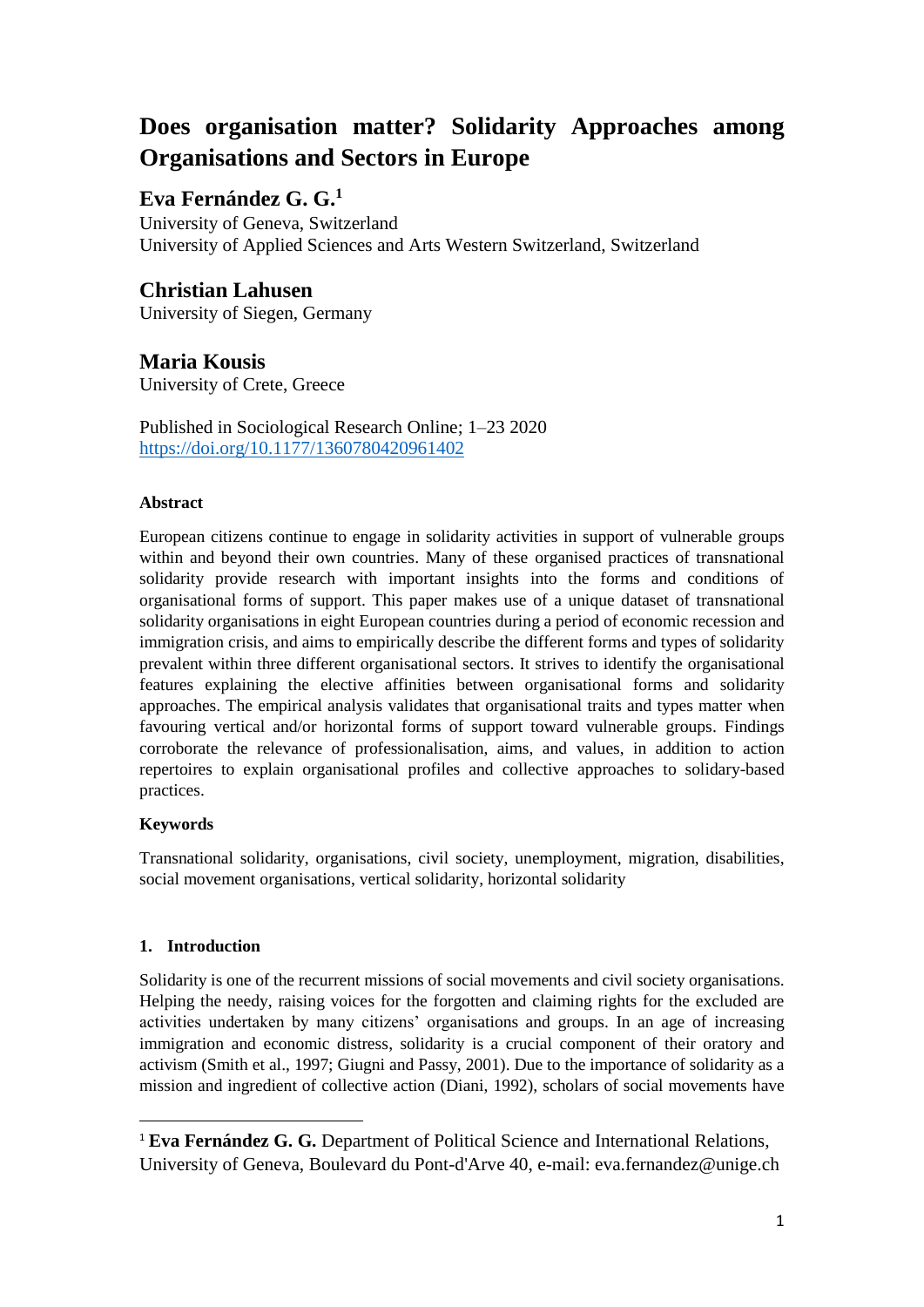studied solidarity across the local, national and global level (Hunt and Benford, 2004; Baglioni, 2001; Eterovic and Smith, 2001; Smith, 2002). Although many of these groups and organisations have a long history and have received attention by scholars (Davies, 2016; Atac et al., 2016; McCallum, 2013; Hande et al., 2015; Soldatic and Grech, 2016), there is a lack of up-to-date empirical, systematic and cross-national studies addressing solidarity activism. Previous research has recurrently stated that civic engagement and political protests are strongly linked to solidarity (Smith et al., 1997; Giugni and Passy, 2001; Hunt and Benford, 2004; Ataç et al., 2016), however, solidarity has rarely moved to the centre stage of analysis and when it has done so, its focus remained within national boundaries, not through a transnational lens.

This paper engages in a systematic analysis of citizen groups and organisations committed to transnational solidarity in terms of activities, beneficiaries, supporters, volunteers, collaborators and/or frames. 2 It is devoted to two main research questions. First, we wish to unravel which kind of 'solidarity' approaches are prevalent in social movement and civil society organisations across the sectors of unemployment, disability and immigration. According to our understanding, solidarity is an active relation of support toward target groups undertaken by nonstate, nonparty, civil-society support organisations. These relations can entail vertical interactions of unilateral support between donors and beneficiaries, or horizontal relations of mutual support between equal associates. We assume that Transnational Solidarity Organisations (TSOs) diverge with respect to the organisational relationships between beneficiaries and associates. Our empirical analyses will assert which solidarity approaches are diffused concerning sectors and countries. Second, we wish to better understand the organisational factors associated with the specific solidarity approaches proclaimed by TSOs. Given that our analysis is interested in organised forms of collective action, we assume that the prevalence of specific solidarity approaches is interdependent with the organisational traits of the groups and initiatives involved in the various sectors of activities. Thus, we identify and test a series of hypotheses aimed at validating the importance of organisational features (action repertoires, cultural and ideational orientations) and the elective affinities between organisational profiles (NGOs, charities, unions and grassroots initiatives) regarding solidarity approaches.

Previous studies show that 'organisation' is an important factor when analysing collective action because organisations are necessary to translate latent grievances and discontents into actual activities (McCarthy and Zald, 1977; Diani and Donati, 1999). 'Organisation' thus matters in terms of effectivity. The analysis of civil societies and non-profit sectors has added insights by highlighting that 'organisation' is also tied to specific ways of organising tasks and activities along shared norms, rules and myths (DiMaggio, 1987; Powell and Steinberg, 2006). Thus, 'organisation' also matters in terms of legitimacy. Following these perspectives, our study seeks to understand whether the choice of specific organisational pattern has implications for the type of solidarity approach citizen groups proclaim. Using the analytical tool of solidarity approaches as a quasi-behavioural measure informing us about the approach of the various relations of support (vertically or horizontally) linking organisations, groups and individuals, we delve into the elective affinities between organisational forms and solidarity approaches.

The analyses will make use of a dataset comprising information on Transnational Solidarity Organisations (TSOs) from eight countries (Denmark, France, Germany, Greece, Italy, Poland, Switzerland and the UK) and three sectors of activity (migration, unemployment and

 $\overline{a}$ 

<sup>&</sup>lt;sup>2</sup> Results presented in this paper have been obtained from the project "European paths to transnational solidarity at times of crisis" (TransSOL) that received funding from the European Union's Horizon 2020 research and innovation programme under grant agreement No 649435.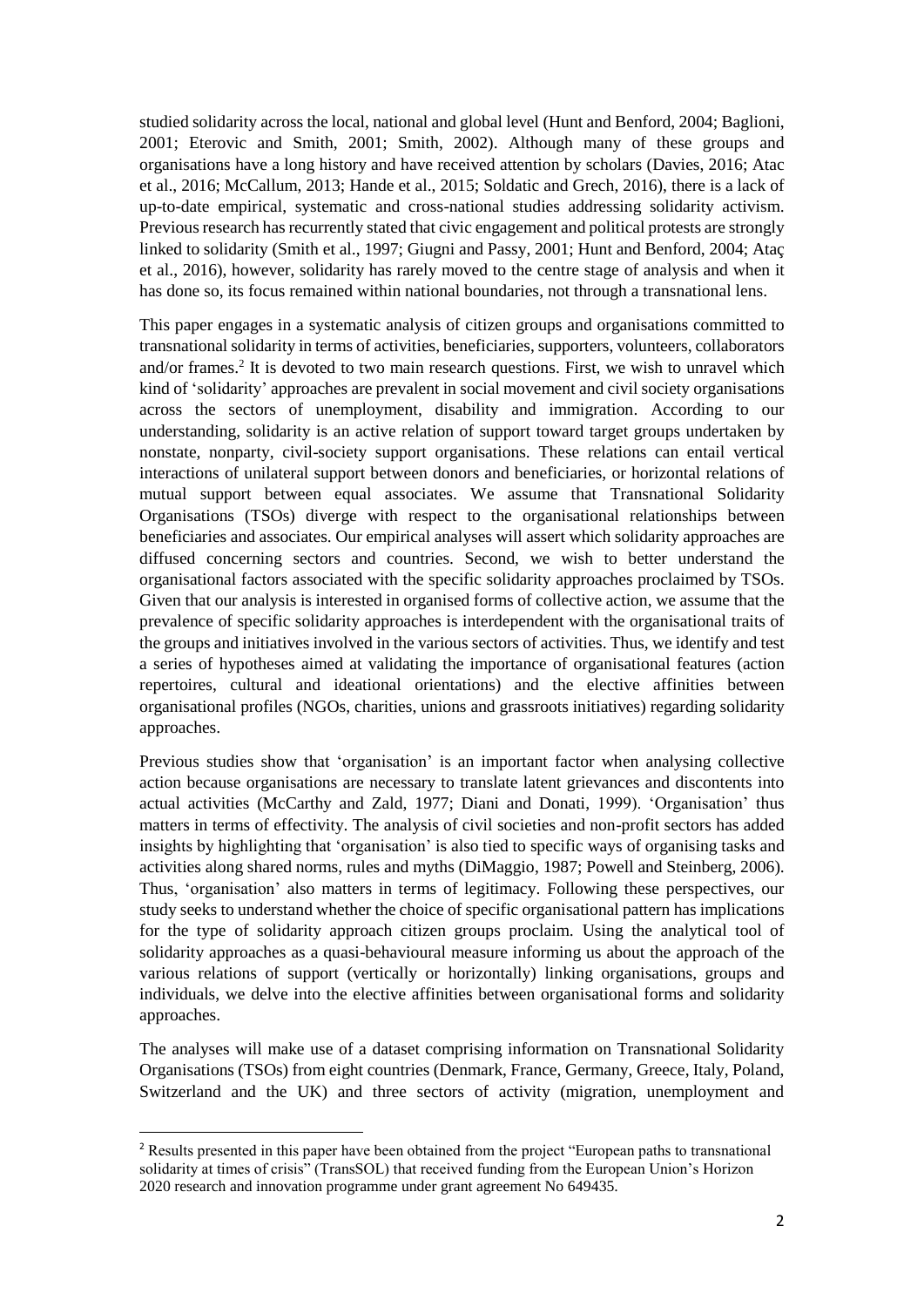disabilities). Our aim is not to delve into the impact of different contexts (countries or sectors) on organised solidarity action, but to ascertain the role of organisational features and profiles across issue-sectors and countries. By engaging in a cross-sectoral and cross-national analysis, we seek to corroborate whether 'organisation' matters when citizens enact solidarity in its various approaches, irrespective of where the group is located and at whom support activities are directed.

#### **2. Previous research, concepts and research hypotheses**

The analysis of organised solidarity can build on a wide, albeit fragmented field of research. A first strand of study focuses on civil society and is mainly interested in those citizen groups and organisations engaged in the production and safeguarding of common or public goods by means of voluntary, non-profit and cooperative work. These organisations are distinguished from state actors as well as market actors (Salamon and Anheier, 1995; Rifkin, 1995), because they deliver services and goods on a voluntary and non-profit basis, through cooperatives, mutualisms, shared economies and others (Laville and Nyssens, 2000; Moulaert and Ailenei, 2005). A second strand of research resides in the analysis of social movements (McCarthy and Zald, 1977; Diani, 1992), focusing on citizen groups and organisations, too, but showing particular interest in more contentious forms of civic engagement. They thus centre on a subsector of initiatives and organisations tied to contentious issues, engaged in political advocacy and protest actions (Kriesi, 1996; Gerlach, 1999). These two strands of research have evolved separately, but are relevant sources of knowledge and inspiration because borders between organisational sectors and forms of activism are fluid. More than that, research has argued that many organisations exhibit hybrid forms of organisation and collective action, given that they engage in service provision and political advocacy, and rely on volunteering and paid staff alike (Minkoff, 2002; Baglioni and Giugni, 2014). Studies furthermore acknowledge that the groups and organisations also espouse hybridity by merging aspects of nonprofits, business and/or public entities (Brandsen and Karré, 2011; Battilana and Lee, 2014).

Both strands of research are important references for our study, offering valuable insights into the two basic cornerstones of our analysis: 'solidarity' and 'organisation.' With respect to 'solidarity', both strands of research have highlighted different aspects of what we conceive to be the core features of solidarity. Our understanding of solidarity is the disposition and practice of support toward others (Stjernø, 2012: 88; Bayertz, 1999). However, solidarity transcends relations of care and altruism because it is grounded in group-bound rights and obligation (Scholz, 2008). Solidarity builds (implicitly and/or explicitly) on the notion of rights, because it stipulates that people can expect to be helped; and solidarity entails an (implicit and/or explicit) notion of obligations, because people are expected to help each other. In this sense, solidarity merges a civic and political dimension, given that the provision of (charitable) help to others is tied to (political) demands requiring the recognition of (citizens' and/or human) rights.

The study of civil society and social movement organisations has been interested in the more specific manifestations of solidarity. They have identified, on the one hand, a more vertical (top-down) approach of social activities, concerning voluntary and nonprofit organisations providing services and goods to target groups in need (Salamon and Anheier, 1995; Baglioni and Giugni, 2014). Very often, this approach is connected to a philanthropic, charitable mission of helping others and supporting local communities. On the other hand, studies also focus on solidarity organisations committed to a more horizontal approach that privileges cooperation between equals, highlights reciprocity and mutualism, and promotes a political notion of solidarity (Hunt and Benford, 2004), claiming the need to empower citizens, local communities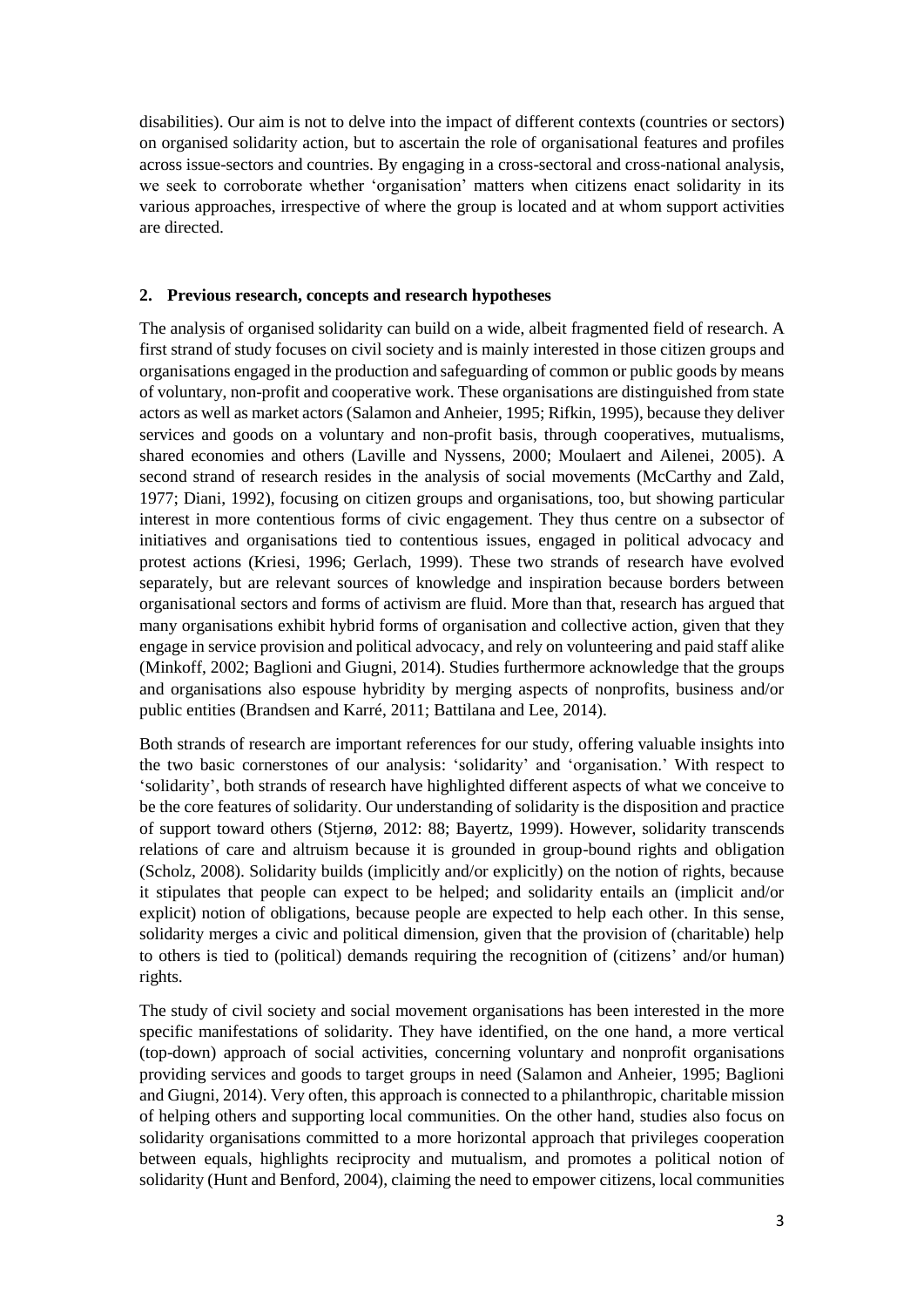or the larger public, and enabling them to claim and enforce their rights on their own. Scholars have highlighted that these approaches are associated with different organisations: either formalised non-governmental organisations (NGOs), which are very often larger, centralised and highly professionalised entities with a wider scope of activities, or community organisations, usually smaller, informal and independent entities anchored at the local level (Moulaert and Ailenei, 2005; also Baglioni and Giugni, 2014).

With respect to 'organisation', previous studies have been highly interested in the organisational forms of collective citizen action. Following the resource mobilisation theory, collective (protest) action requires 'organisation' and organisational entrepreneurship to stimulate and stabilise citizens' involvement (McCarthy and Zald, 1977; Cress and Snow, 1996; Gerlach, 1999). Thus, solidarity activities in the public sphere are to some degree 'organised' or facilitated by 'organisations', even though the types of organisations involved can vary (McCarthy, 1996; Kriesi, 1996). The relevant argument for our analysis is the assumption that 'organisation' refers to different forms of 'organising' collective action. These choices are not without consequences, because they strongly pattern the way in which collective action is stimulated, formed and stabilised. In broad terms, two opposing strategies and forms of organisation have been identified (Gamson and Schmeidler, 1984). On the one hand, there are formalised, centralised, professionalised, and bureaucratic organisations, on the other, a more loosely organised network of informal and decentralised local actions (Gerlach, 1999). More often than not, differences between these groups are not only tied to organisational structures, but also to action repertoires and collective identities, given that they tend to be strongly committed to service provision or political advocacy, philanthropic or political values and missions.

These theoretical reflections help us to identify three hypotheses to be tested in the following empirical analysis. The first hypothesis takes up a long-standing research debate within social movement studies, and argues that organisational choices have important consequences for the type of solidarity approaches citizen groups promote. Following an early controversy, we assume that formal organisations will have a negative impact on contentious protest activities (Piven and Cloward, 1977) by exposing social movements to Michels' iron law of oligarchy (e.g., Kandlik Eltanani, 2016). Resource mobilisation theorists have argued that processes of formalisation, centralisation and professionalisation will lead to an institutionalisation of social movements, at the expense of citizens-driven protest activities. However, they are convinced that other forms of 'organisation' of collective action have developed as well. These organisational patterns are less formalised and professionalised, and thus allow for a more decentralised grass-roots-driven structure of protest activities, even among the most deprived (Gerlach, 1999; Cress and Snow, 1996). According to Diani and Donati (1999), four organisational types - from participatory protest to public interest lobby organisations - result from different organisational models and action forms. Following these insights, it is very likely that organisational structures will privilege certain types of solidarity. Formalised and professionalised organisations should promote a vertical solidarity approach, given the entrepreneurial role of a professionalised and paid staff, and given the more centralised and formalised relations between staff, members and/or beneficiaries. Informal, less professionalised grassroots organisations should privilege a more horizontal approach strongly committed to reciprocity and mutualism, given that organisational activities depend on the ability to mobilise resources from their participants.

According to these reflections, we thus hypothesise that there should be an elective affinity between solidarity approaches and organisational structures: strongly formalised and professionalised organisations will lean towards the vertical approach of altruistic solidarity, while the more informal and less professionalised groups will be more likely to promote a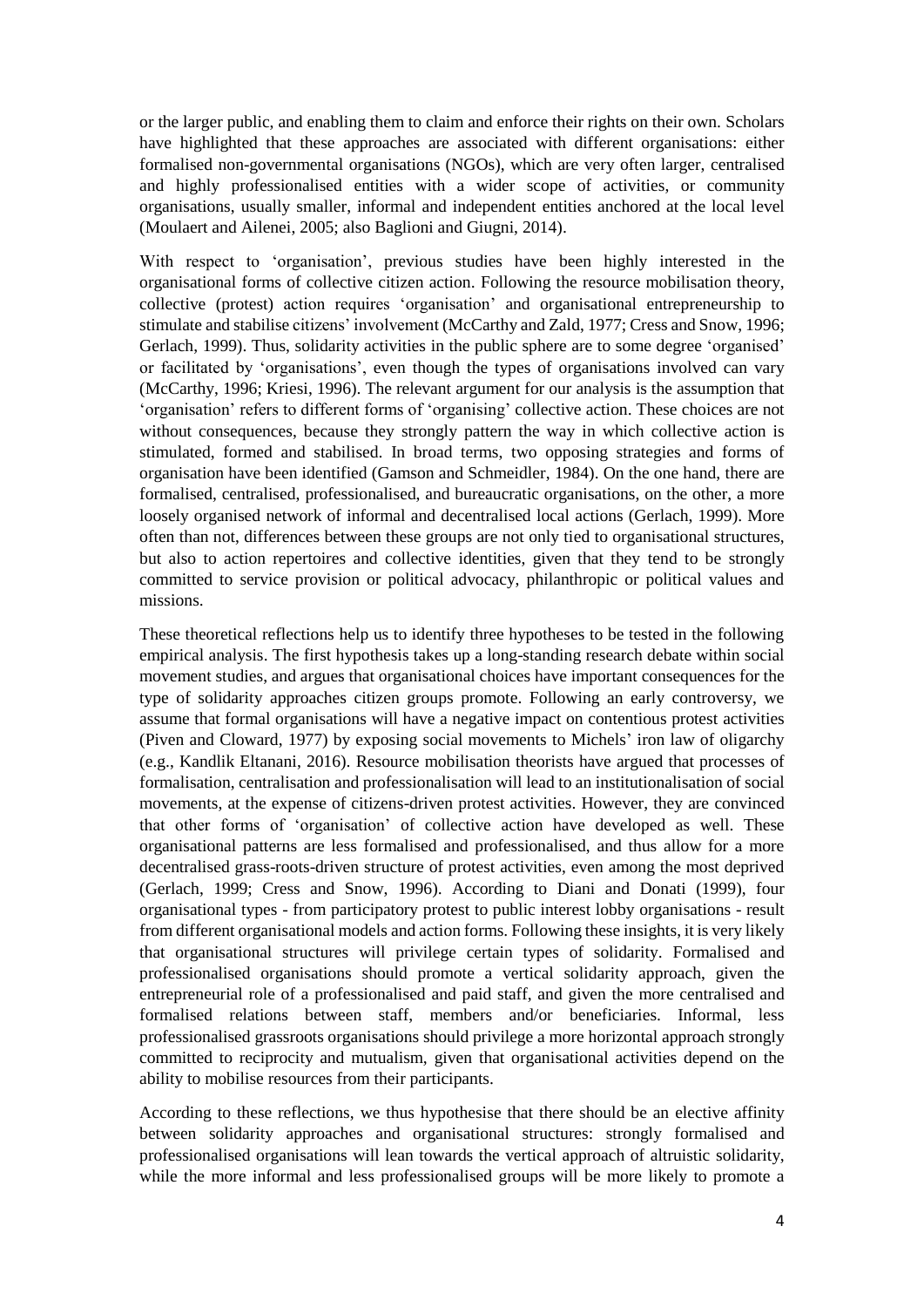horizontal solidarity of mutualism. In empirical terms, we assume that this distinction should be measurable when comparing different degrees of professionalism and formalisation: the higher the level of professionalisation and formalisation, the stronger the diffusion of vertical solidarity, and the lower the rate of groups committed to horizontal solidarity (H1). Most findings provided by early resource mobilisation theory support this by stressing the importance of (organisational) resources for the mobilisation and coordination of collective protest actions (McCarthy and Zald, 1977; Diani and Donati, 1999).

This hypothesis might be addressing the obvious, given that professionally led organisations should most likely follow a different logic of action than volunteer led groups. Still, this explanation needs to be empirically checked. There seems to be evidence for an elective affinity, given that formal structures and professionalised staff are effective forms of organising 'vertical' support activities for the needy, while informal structures and a lack of specialised staff are effective in organising horizontal support activities and joint actions. However, different solidarity approaches might be compatible with diverse organisational structures, particularly if we consider the possibility of hybrid combinations, both in regard to solidarity approaches and organisational patterns.

Additionally, based on sociological neo-institutionalism, legitimacy is an important 'resource'; organisations need to subsist within competitive organisational sectors, also in view of the state, professions and the general public (Powell and DiMaggio, 1991). This applies in particular to social movement and civil society organisations, which depend strongly on their credibility, trustworthiness and legitimacy, given their dependence on public funding and/or the recruitment of volunteers, donations and other forms of public support. The relevance of legitimacy puts the organisational mission at centre stage, but also the choice of organisational means to reach these ends (Stryker, 2000). Credibility, trustworthiness and public acceptance might be eroded, when organisational means contradict organisational missions. Thus, the focus of research is on the organisations' legitimate ends and their acceptable means, which is also echoed by social movement analysis showing the importance of shared collective identities and values for the arousal and stabilisation of collective action. The idea of solidarity is particularly tied to such a shared vision, because activism and constituency groups (beneficiaries or/and participants) are assumed to be part of a collective 'we', held together by relations of interdependency, mutual support and reciprocity (Diani, 1992; Smith, 2002; Waterman, 2001; Hunt and Benford, 2004). Therefore, we expect that 'organisation' becomes a highly contested element conforming to the shared identities, norms and values of those adhering to the group.

Following these insights, we are able to formulate a second hypothesis, according to which the likelihood of opting for a solidarity approach will be determined by the organisations' aims and values. Solidarity approaches demarcate the type of relations which organisations and constituency groups maintain in behavioural terms, in the form of hierarchical and unilateral relations of help (vertical solidarity), or in the form of mutual relations between equals (horizontal solidarity). Aims and values will most probably have an effect on the choice of solidarity approach, because the former might inspire organisations to make specific choices in the way they relate to their beneficiaries and counterparts. Therefore, we also assume elective affinities as: the more a group is committed to social change and empowerment, the more inclined to horizontal solidarity, and the less oriented towards vertical solidarity it will be; the more a group is committed to social reforms, and champions humanitarian values and rightsbased ethics, the more inclined towards vertical and the less favourable to horizontal solidarities (H2) it will be. In both cases, we expect that certain aims and values lead and justify the choice of specific solidarity approaches, while concurrently discrediting others. Vertical solidarity relations are easier to justify in regard to humanitarian values and policy reform aims, than with a mission devoted to social change and empowerment. However, empirical tests might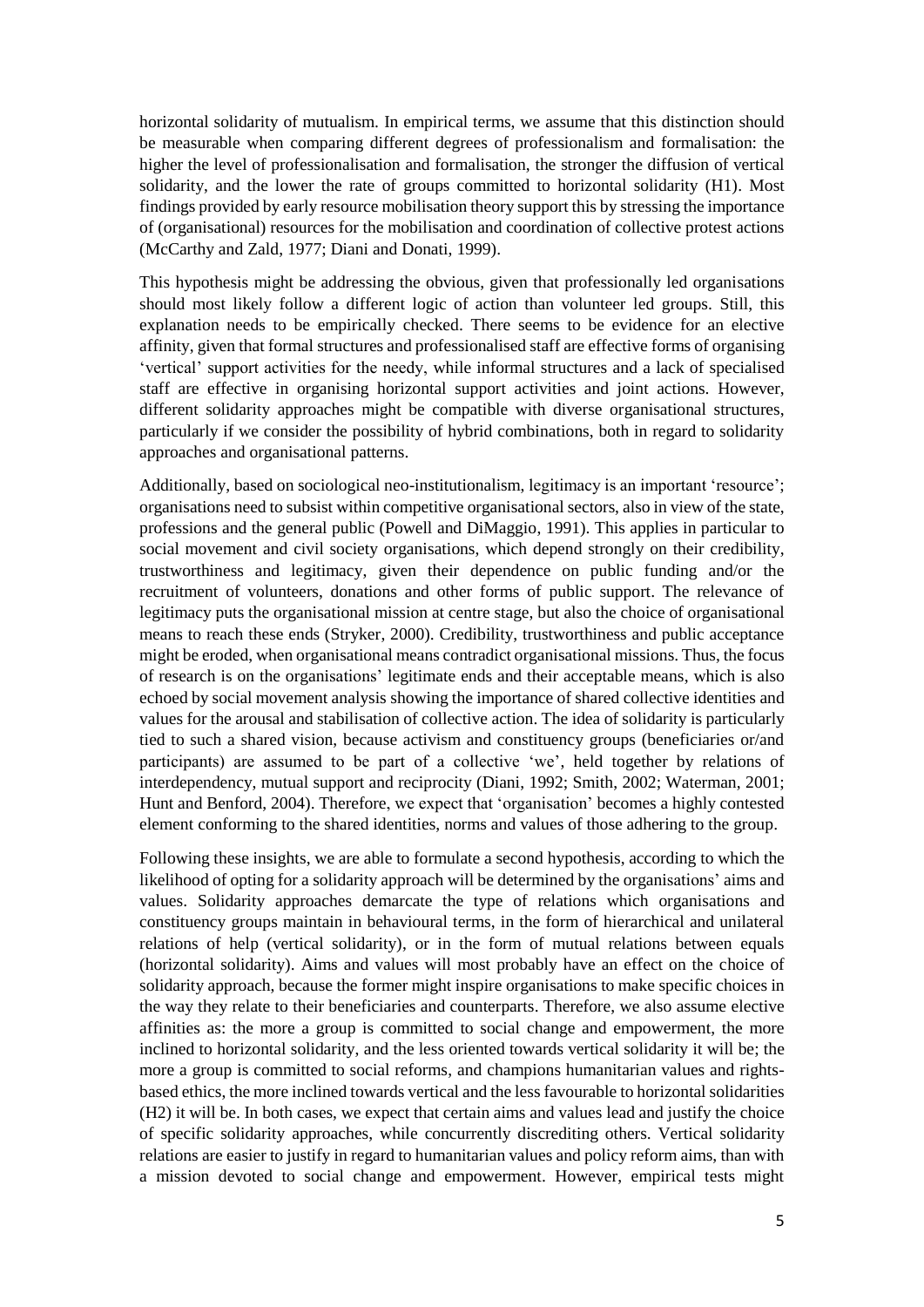demonstrate that solidarity approaches are less dependent on organisational aims and values, possibly because solidarity relations might be less constrained by the ideas, identities and oratories of the organisation, and more tied back to specific activities.

Finally, based on previous studies, we highlight that social movements and civil societies are primarily defined by what they do. Recent research shows that organisations are often involved in very different activities, for instance, protest groups complement contentious actions (e.g. demonstrations, strikes and boycotts) with activities of social support concerning urgent/basic needs related to health, food, housing and social solidarity economy initiatives (Baglioni and Giugni, 2014; Bosi and Zamponi, 2020). However, protest analysis has shown that historically speaking, social movements have developed and adapted action repertoires (Tilly, 2002; Rucht, 1990) that have patterned their protest activities across time and space. The formation of citizen groups and organisational fields is thus strongly driven by their action repertoires. Consequently, we expect the specific activities conducted by citizen groups or organisations to be decisive sources from which their solidarity approaches emerge. Vertical solidarity should be more diffused among organisations whose preferred activism is dominated by goods provision to meet urgent needs. Horizontal solidarity should be more diffused among groups centred more strongly on collective protest actions. In empirical terms, different action repertoires should help to explain the diffusion of solidarity approaches: the more activities targeting urgent needs are at centre stage, the more important vertical solidarity, and the less important horizontal solidarity will be; more contentious action repertoires privilege horizontal solidarity relations (H3).

## **3. Data and methods**

The aggregate dataset of this study comprises information from eight countries and three issue fields. The selection of countries and issue fields was guided by a most dissimilar case approach that strove to consider diverse contexts. Countries were selected to include different socioeconomic hardships (i.e. exposure to the Eurozone and refugee crisis), diverse systems of institutionalised solidarity (e.g., universalist, Bismarckian, residual welfare regimes) and diverging prevalence of civil society engagement and volunteering. Issue-sectors were selected in order to spot target groups exposed to a different degree of conditionality, following van Orschoot's (2000) findings, ranging from disabilities to refugees. In this paper, we check whether organisational traits are a pervasive predictor of solidarity cross-sectorally and crossnationally within a variety of cases grouped in country sectors.

The data were produced through Action Organisation Analysis (ΑΟΑ), a new approach with foundations on Protest Event Analysis (e.g. Tilly, 2002) aiming towards a comprehensive and systematic study of the sector of civil society activism, using hubs-retrieved organisational websites as sources of information (Kousis et al., 2018). The unit of analysis is the transnational solidarity initiative/organisation (TSO), a specific formal or informal group of initiators/organisers acting in the public sphere through solidarity events with visible beneficiaries and claims on their economic and social wellbeing. The unit of observation is the TSO website, systematically extracted from hubs/subhubs - i.e. networks/nodes of similar websites. The hubs/subhubs selected for each country provide large numbers of links to solidarity organisations' websites, retrieved via search engines. Based on a 'population' of 29,277 organisational websites, 300 TSOs were randomly selected, cleaned and coded per country (reaching a total sample of 2,408 TSOs, active during the period 2007 - 2016). The nodal-websites were used as content sources similarly to high-circulation national newspapers in protest-event or political claims analysis. We also incorporated social media outlets connected to the TSO websites, such as their Facebook pages or Twitter profiles(see TransSOL, 2016).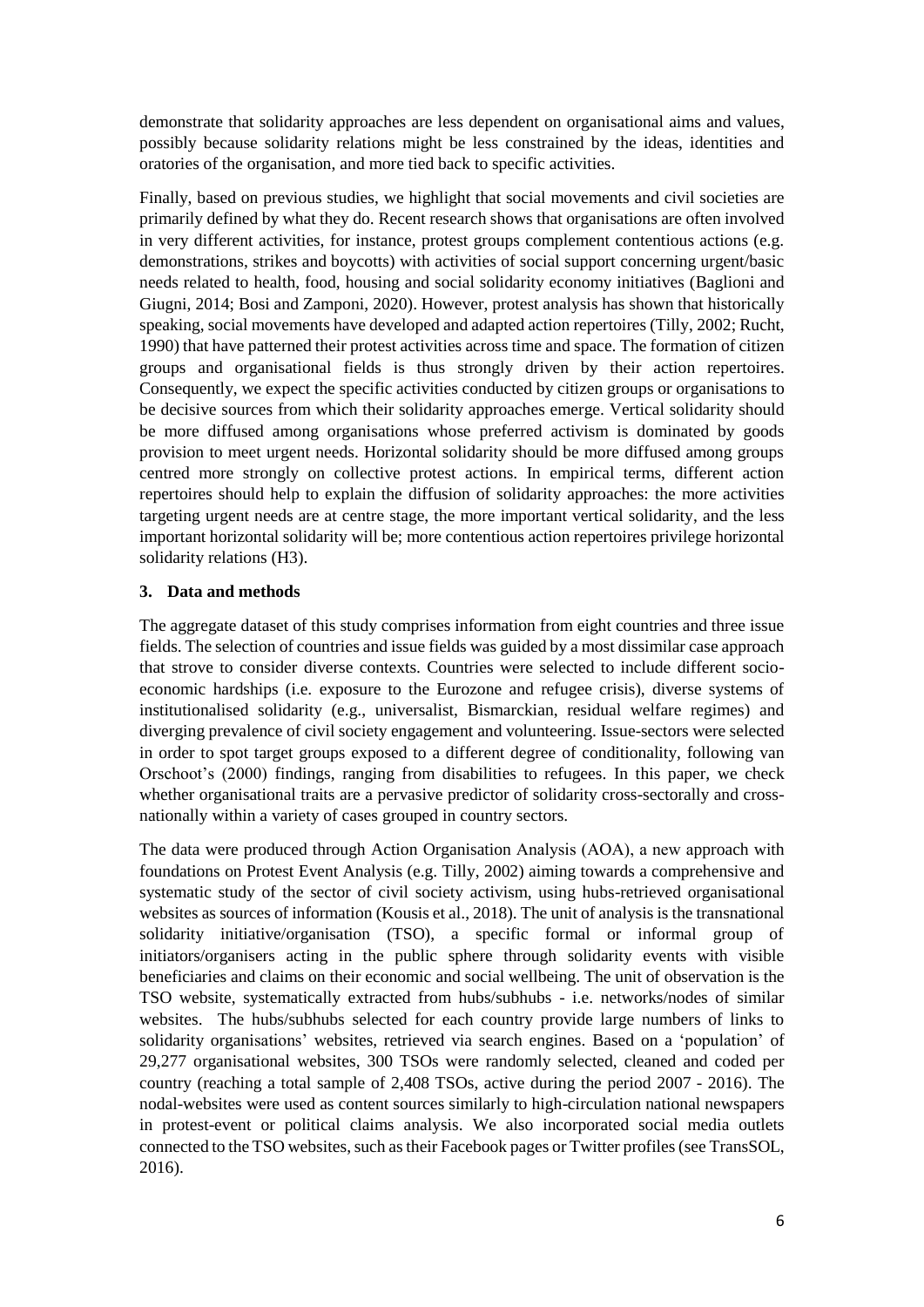This new approach traces TSO features focused on transnational and solidarity-oriented organisational forms within three sectors: migration, unemployment and disability. State, EU, or corporate organisations were excluded. The selected organisational websites fulfilled two criteria. First, they were 'transnational' if the TSOs' following organisational traits transcended their own country in at least one further nation-state: organisers/organisational entities; actions/activities; beneficiaries/participants; supporters; partners/collaborating groups; sponsors; volunteers; spatial scope; and value frames.

Secondly, TSOs were selected as long as they conformed to at least one of the following categories:

- 1. Mutual-help/mobilising or collaborating for common interests (bottom-up); solidarity exchanges within a group or organisation, oriented towards self-help, or mobilising and collaborating for the promotion of common interests at grassroots level.
- 2. Support/assistance between groups similar to bottom-up approach mirrored in AAOs offering support or/and assistance between groups.
- 3. Help/offer support to others in vulnerable situations or seeking alternatives within an altruistic manner to provide services and support to others.
- 4. Distribution of goods providing solidarity (top-down), reflected in a philanthropic approach for the distribution of goods and services to others.

This classification is used to measure four dependent variables, namely solidarity relations. For each of these solidarity approaches, we have a dichotomous variable that describes the TSOs solidarity-approach (1 "Applicable" 0 "Not applicable"). Multiple answers were possible, suggesting that TSOs could be committed to various forms of solidarity. So, we control for the correlation of the other three remaining solidarity relations when modelling each solidarity approach.

To test the hypothesis formulated before, we operationalised the various predictors by identifying the following organisational traits as independent variables. First, we created two measures for the formalisation and the degree of professionalisation of the organisations. We based our measures, using principal component analysis (PCA), on the organisations' structural traits; the two main components account for 45% of the variance of the organisations' structural traits (detailed information and factor loadings in annexes). Formalised organisations comprise the following three structural traits: written constitution, general assembly or general body, and board appointed or elected supervisory board (dichotomous variable, 0 "less than three structural traits", 1 "all three structural traits"). The degree of professionalisation is an additive scale of the following six structural traits: a president or CEO, a secretary or administrative assistant, a treasurer, paid staff, trustees, a spokesperson or media representative and specialised committees (range 0-6). Highly professionalised groups in the higher score range.

Second, we identified a number of variables that measure the organisations' mission, beliefs and values, in order to examine the choice of organisational means to reach the organisational aims, which also justify and legitimise its actions. Using the coding of the organisational missions, we examined the TSOs' proposed routes to reach their organisational aims. Subsequently, from a battery of sixteen binary variables used to describe the various organisational routes to achieve aims, we focused on and formed two binary variables to measure organisational routes to aims, as reform-oriented routes vs. routes oriented toward social change. The first consisted of system reforms, aiming to bring policy change in various areas, ranging from family/children, to migration and labour; while the other aimed to change the government, the system or establishment, and directed at collective protest. Categories for the reform-oriented covariate refer to, 0 "no use of reform-oriented routes to attain aims" 1 "use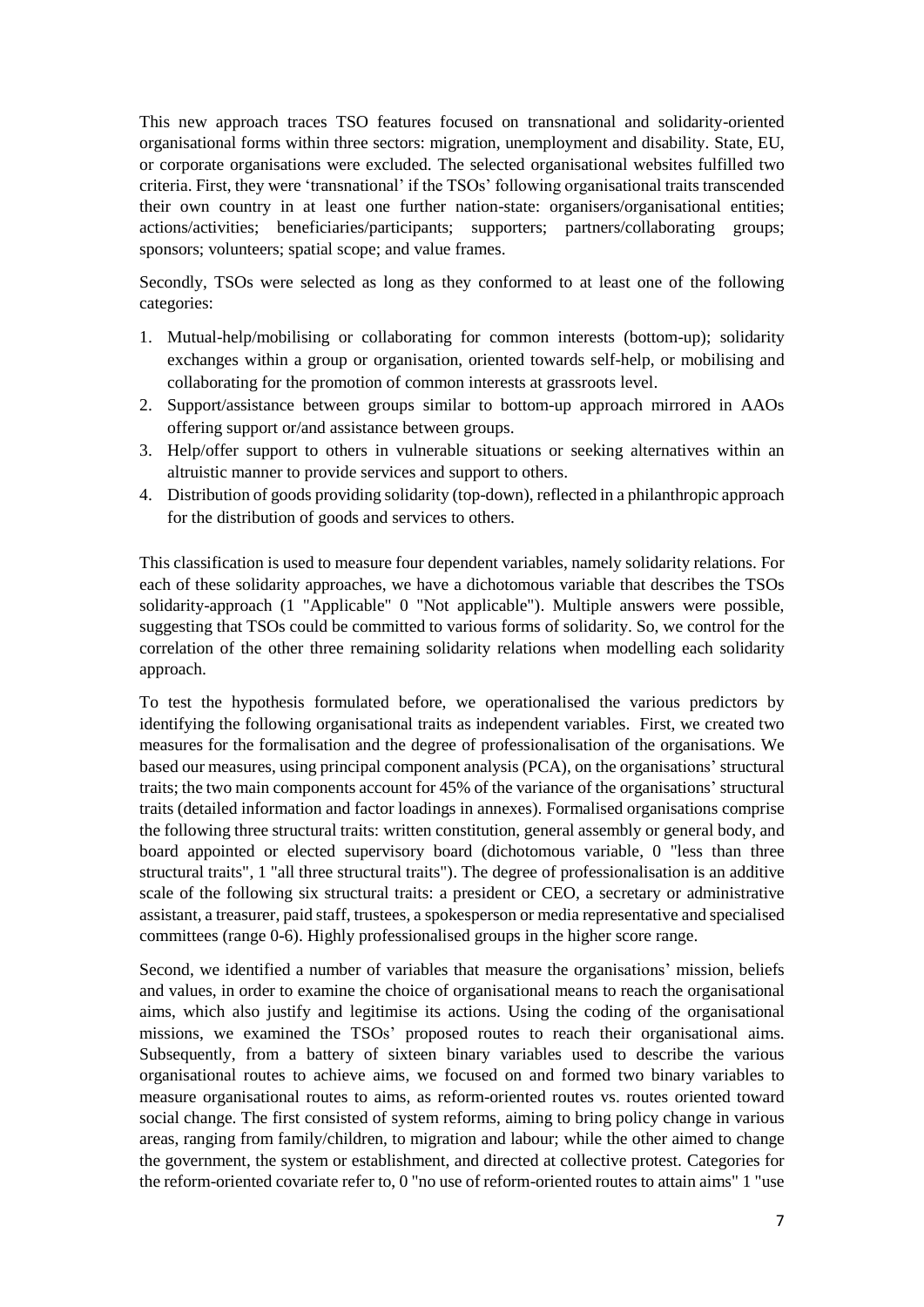of one or more reform-oriented routes to attain aims"; and categories for the social changeoriented covariate refer to, 0 "no use of anti-establishment routes to attain aims", 1 "use of one or more anti-establishment routes to attain aims". Subsequently with respect to the stated organisational values, we made use of information on the core principles on which the activities and missions of TSOs are based. From the list of potential values, we grouped the items into three binary variables that provide a picture of the breadth of different values: 1- humanitarian and philanthropic values (e.g., altruism, dignity, voluntarism, inclusiveness); 2- rights-based values (e.g., human rights, equality, civil liberties, fairness or social justice); and 3 empowerment (e.g., community building, individual empowerment, participation, emancipation, multiculturalism or internationalism). Each of these three variables was coded as dichotomous (e.g. right-based values variable: 0 "no right-based core principle was stated" 1 "at least one right-based core principle was stated").

Third, our final theoretical assumption pointed out that solidarity approaches might be conditioned by the TSOs' action repertoire. Our dataset provided nuanced information on this aspect, given that coders were asked to extract information on all activities described on the TSOs' websites. Our classification comprised eleven different groups of activities, from which we selected and grouped the following seven main activities: urgent needs (e.g., provisions of shelter, food, health, clothing, education, emergency relief); preventing hate crime; economic activities (e.g., job opportunities, training programmes, financial support, fund-raising, second hand shops); dissemination in the public sphere; culture (arts, theatre, music, sports); and lobbying. Additionally, we computed a variable that identified TSOs using protest-related activities as supplementary action repertoire (i.e., demonstrative or confrontative forms of protest actions: demonstrations, boycotts, strikes or road blockades). Likewise, we developed and included a measure of the transnationalism of activities into the calculations, assuming that transnational actions might promote or influence horizontal and vertical solidarity approaches. For this purpose, we made use of information on those organisations that have a transnational scope of activities (i.e., via activities in at least one other country) and created a binary variable to measure whether TSOs engage transnationally (1) or not (0).

Finally, following the study of our three major theoretical assumptions, we also confronted our theoretical stand against previous literature on organisational forms and their expected elective affinity with solidarity approaches. This translates to a more practical and integrated picture of our assumptions, which allows us to identify the organisational profiles that covariate more strongly with each solidarity approach, under control of the organisational traits and TSOs' degree of transnationalism. For this purpose, we identify four dominant and mutually exclusive organisational profiles across groups and sectors: 1- Informal solidarity groups and grassroots; 2- Unions; 3- NGOs and professional associations; and 4- Charity and religious organisations. These four profiles were constructed and regressed as four dichotomous profile variables.

To test our hypotheses and to account for the hierarchical structure of the data, we used a random intercept multilevel model. Concretely, we built four multilevel logistic regressions whose upper level combines and clusters observations by country and sector. As we have eight countries and three sectors, our models are regressed on 24 upper level groups with at least 100 observations each (lower level). Level 1 observations correspond to the coded organisational features, with no explanatory predictors at level 2.

#### 4. **Findings**

Descriptive findings show that we can distinguish between vertical (top-down) solidarity relations that put an emphasis on the unilateral support of specific (vulnerable) groups, and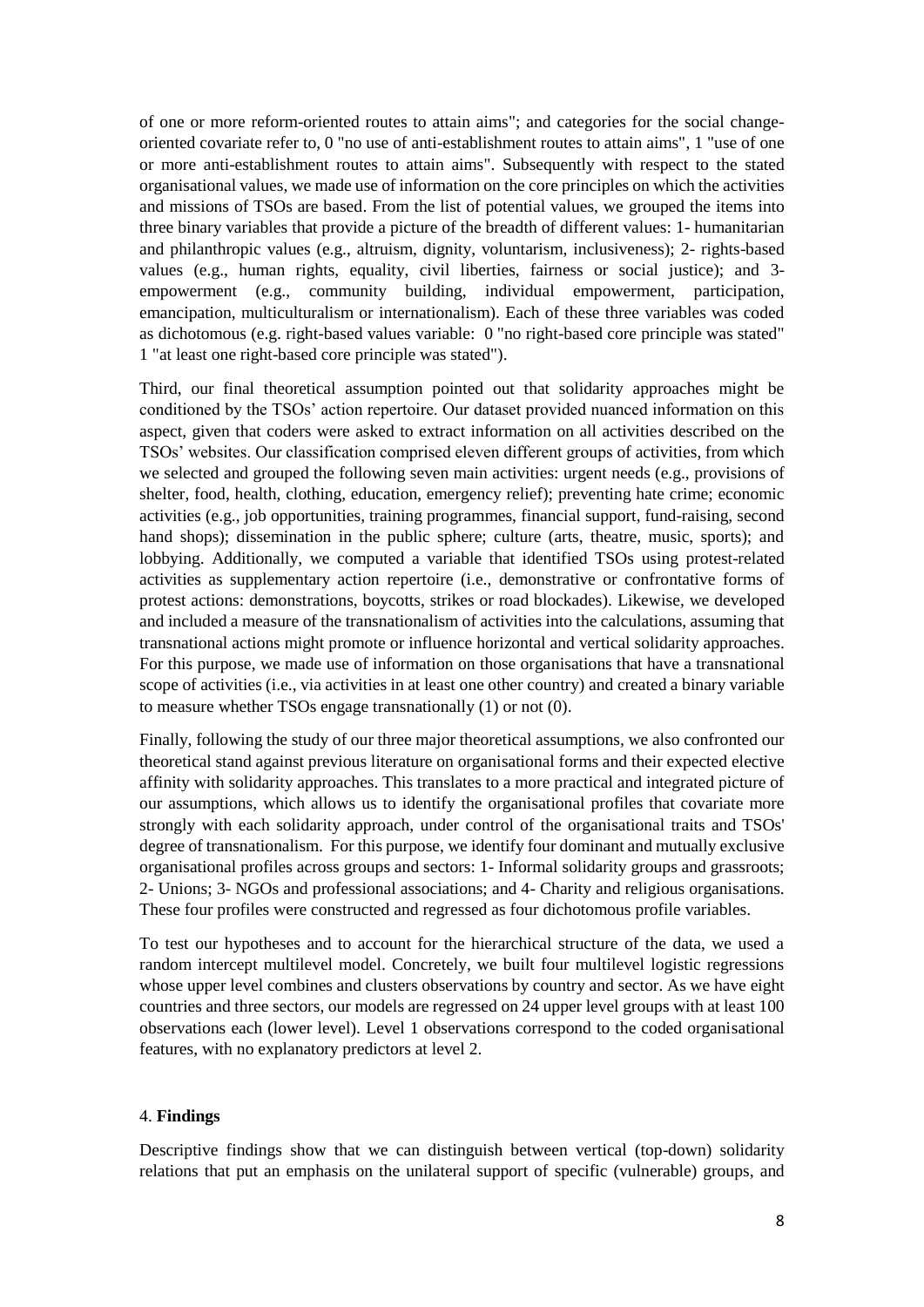horizontal solidarity relations that privilege mutual support, either by mobilising and collaborating for common interests and/or by exchanging support between groups. As shown in Table 1, vertical solidarity is strongly diffused with more than 1,300 and 1,700 TSOs engaging in top-down forms of solidarity, while horizontal forms of solidarity are less common. Nevertheless, sector differences stand out: horizontal solidarity is more diffused in the unemployment sector, while vertical solidarity is prevalent in the migration sector, with a more even distribution between solidarity approaches existing in the disability sector.

|                                                               | Migration |      | Disabilities |               | Unemploy |      | All   |
|---------------------------------------------------------------|-----------|------|--------------|---------------|----------|------|-------|
|                                                               |           |      |              |               | ment     |      |       |
|                                                               | N         | $\%$ | N            | $\frac{0}{0}$ | N        | $\%$ |       |
| Horizontal:                                                   |           |      |              |               |          |      |       |
| Mutual help/collaboration (TS1)                               | 196       | 23.7 | 265          | 32            | 367      | 44.3 | 828   |
| Support/assistance between groups<br>(TS2)                    | 293       | 29.4 | 302          | 30.2          | 403      | 40.4 | 998   |
| <i>Vertical:</i>                                              |           |      |              |               |          |      |       |
| Help/offer support to others in                               | 684       | 39   | 644          | 36.8          | 424      | 24.4 | 1.752 |
| vulnerable situation (TS3)<br>Distribution of goods providing | 460       | 34.3 | 440          | 32.8          | 442      | 32.9 | 1.342 |
| solidarity from above (TS4)                                   |           |      |              |               |          |      |       |

#### **Table 1: Solidarity Approach of TSOs (descriptive)**

TSOs may follow various solidarity approaches. Table 2 shows pairs between solidarity approaches and the percentage of TSOs committed to a solo solidarity approach (numbers in italics). The biggest groups consist of organisations that engage in both types of vertical solidarity support (41.28%). Also the two horizontal types are quite diffused; almost every fourth TSO is devoted to the idea of mutualism in one of its two variants. However, some TSOs mixed solidarity types, in particular the reciprocal support between groups (TS2) with vertical approaches to solidarity (TS3 & TS4).

| Table 2: A multiple solidarity approach of TSOs (% per combination) |  |  |
|---------------------------------------------------------------------|--|--|
|---------------------------------------------------------------------|--|--|

|                                                             | TS 1 | TS <sub>2</sub> | TS3   | TS4   |
|-------------------------------------------------------------|------|-----------------|-------|-------|
| Horizontal:                                                 |      |                 |       |       |
| Mutual help/collaboration (TS1)                             | 4.69 | 23,96 17,28     |       | 16,11 |
| Support/assistance between groups (TS2)                     |      | 1,87            | 26,7  | 23,46 |
| <i>Vertical:</i>                                            |      |                 |       |       |
| Help/offer support to others in vulnerable situations (TS3) |      |                 | 18,02 | 41.28 |
| Distribution of goods providing solidarity from above (TS4) |      |                 |       | 6 44  |
|                                                             |      |                 |       |       |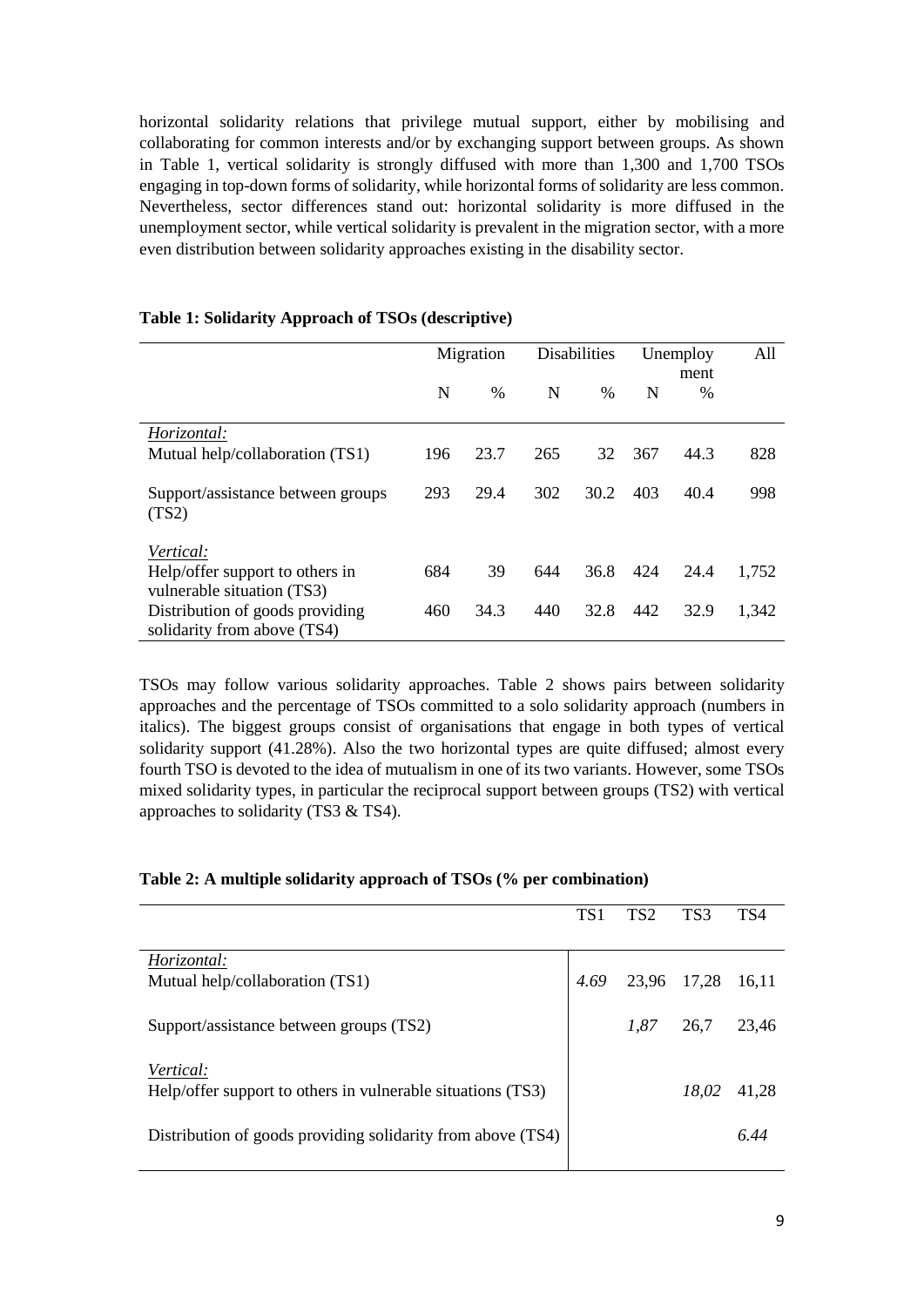These findings offer initial indications that civic groups and organisations tend to separate into different segments with differing solidarity approaches, depending on whether they proclaim a rather vertical or horizontal approach to solidarity. However, the separation is far from being clear-cut, given the substantial proportion of TSOs promoting both types. Are these differentiations between organised solidarity forms due to the organisational patterns and traits of the TSOs active in these areas? To test our hypotheses, we included the independent variables presented in the previous section, in a multilevel logistic regression model. Table 1A (see online appendix) presents results for the full model, with all independent variables for each solidarity approach. The tables include odds ratios (with robust standard errors), as well as goodness-offit statistics. In logistic regression, we use the odds ratio to compare the odds of the outcome event (in this case, enacting within a solidarity approach). The odds correspond to a constant change across one-unit values of the predictors, where the ratio stays constant independently of the value of x.

## **General Findings: Covariation between solidarity approach and predictors**

A full picture of the regression models suggests that TSOs privileging vertical solidarity appear more professionalised and transnationally engaged in unilateral philanthropic activities related to services provision from above (e.g. urgent needs), while its covariations with political activities (lobby or protest) are statistically insignificant (see Figure 2). In contrast more politically oriented TSOs, governed by ideals of cooperation, reciprocity and mutualism, in addition to transformatory political aims and values (social change and empowerment) covary positively with horizontal solidarity (see Figure 1). More specifically, mutual-help solidarity (TS1) positively relates to values of empowerment and social change and to political activities (lobby or protest), while policy reform aims and protesting are statistically significant and correlate positively to solidarity of support and collaboration between groups (TS2) (Table 1A, online appendix).

Likewise, a deeper look into the other coded value-frames shows that rights-based and humanitarian values are only relevant to explain vertical forms of solidarity related to altruistic support and provision of services and goods (TS3), while philanthropic forms of solidarity (TS4) correlate negatively to social change aims. Therefore, solidarity approaches are interrelated with organisational activities and covary with organisational ends – in terms of the organisations' aims and values promoting either more political or humanitarian oriented goals. These first results of the positive relations between organisational engagement and values, suggest a humanitarian vs. political divide between organisations and their elective solidarity approach.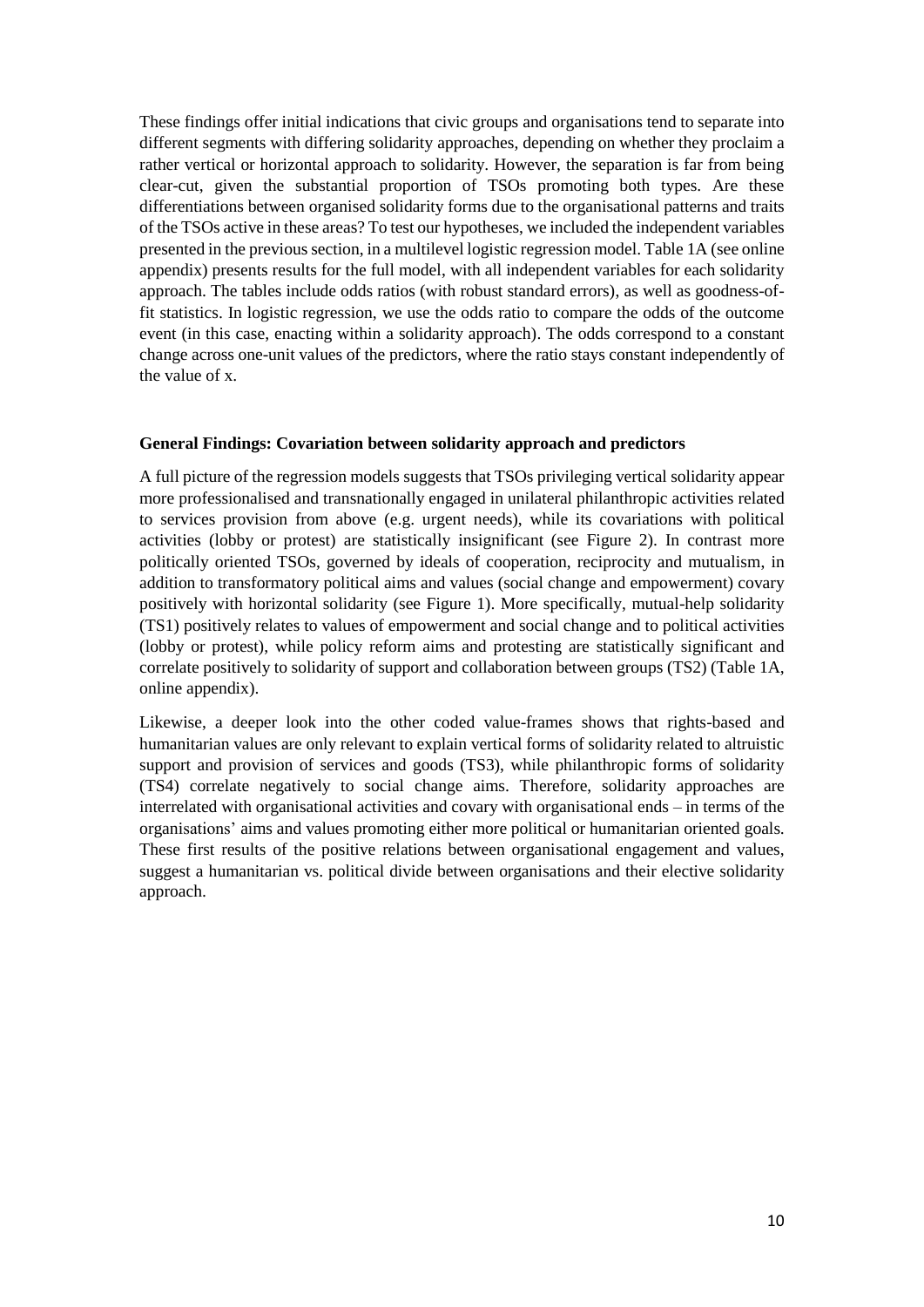

**Figure 1 predictors average marginal effects on horizontal forms of organisational solidarity: Mutual help (TS1) and support & collaboration between groups (TS2)**

**Figure 2 predictors average marginal effects on vertical forms of organisational solidarity: Altruistic (TS3) and philanthropic (TS4)**

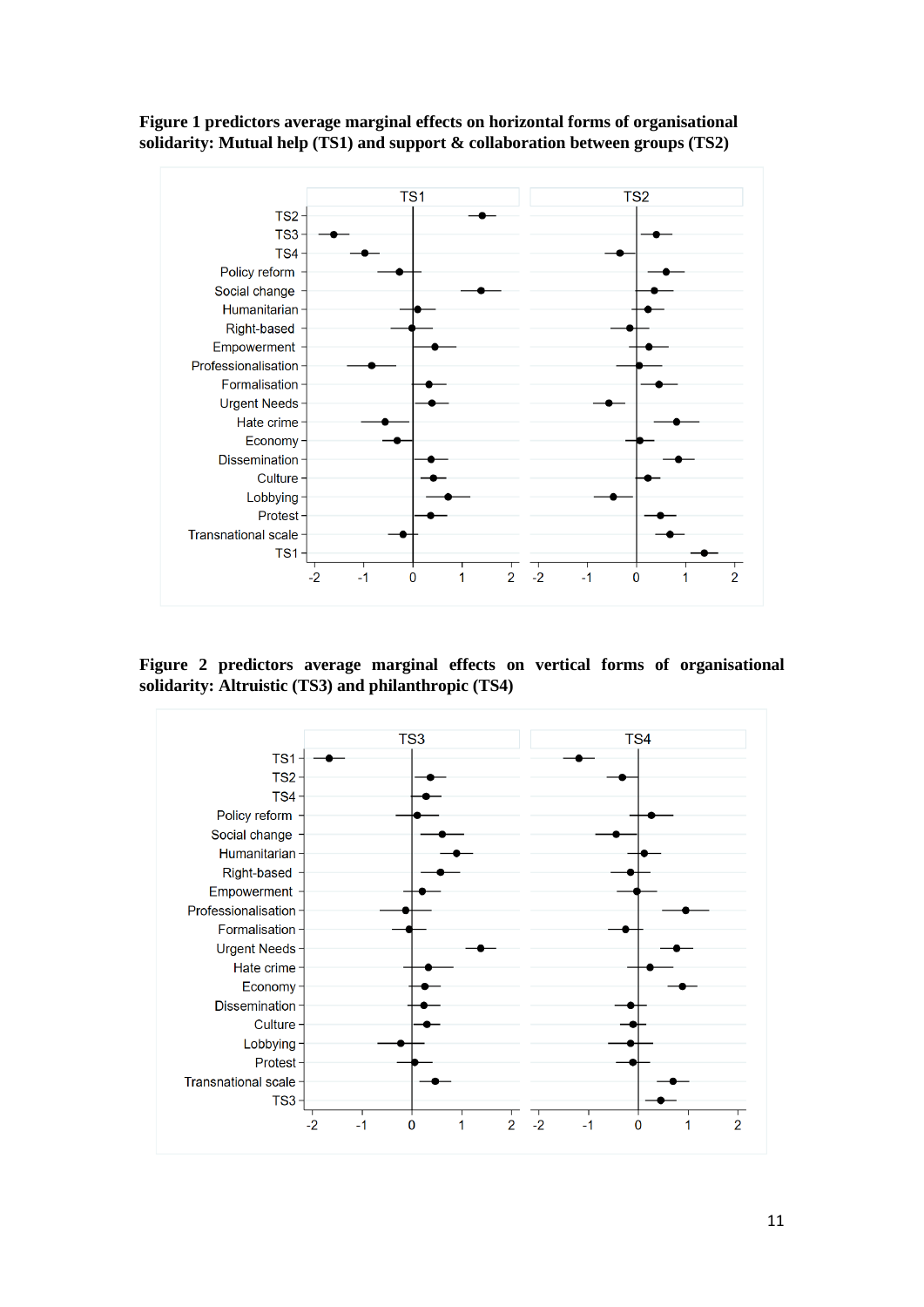## **Analysis of the covariation between solidarity approaches and organisational traits, practices and aims**

With respect to hypothesis 1, we assumed a positive relation between the high degrees of professionalisation and formalisation vis-à-vis the diffusion of vertical solidarity approach, while decreasing horizontal organisation solidarity approach across TSOs (H1). Concerning H1, we can only confirm the professionalisation criteria but cannot confirm the formalisation one; Table 1A (see online appendix) presents mixed and insignificant results on the formalisation trait. Formalisation is thus less able to differentiate between different solidarity approaches, which might be due to the fact that even less formalised groups and organisations exhibit some degree of formalisation (e.g., in terms of written constitutions, assembled bodies or boards). Thus, we suggest that by providing services, goods and support to others, these organisations need channels for the effective accomplishment of these solidarity practices, requiring some degree of formalisation, which results in some minimal structuring features. In addition, literature has also shown that civic organisations in sectors such as unemployment, have been taking a subsidiary welfare role, influencing their formal structures (Baglioni and Giugni, 2014). These findings point out that organisational practices also shape organisational traits.

In contrast to formalisation, the degree of professionalisation is extremely relevant to differentiate between solidarity approaches. Figure 3 shows an inverse relation between philanthropic vertical solidarity and horizontal solidarity related to cooperation, mutualism and reciprocity, vis-a-vis professionalism. Highly professionalised organisational forms increase the predicted probability of engaging in a philanthropic service-oriented solidarity by 20%, while they decrease the predicted probability of engaging in horizontal mutual help solidarity by almost 15%. The degree of organisational professionalisation advances that professionalised organisations tend to engage in vertical solidarity approaches. Their degree of professionalisation is likely to be the result of the entrepreneurial role translated into professionalised and paid staff, and more centralised and sectorial relations between staff, members and/or beneficiaries. In contrast, less professionalised organisations privilege a horizontal approach to solidarity, and are strongly committed to reciprocity and mutualism, given that organisational activities also depend on the ability to mobilise internal members and their resources.

## **Figure 3 predicted probabilities of professionalisation traits upon philanthropic (TS4) and mutual help (TS1) oriented forms of solidarity**

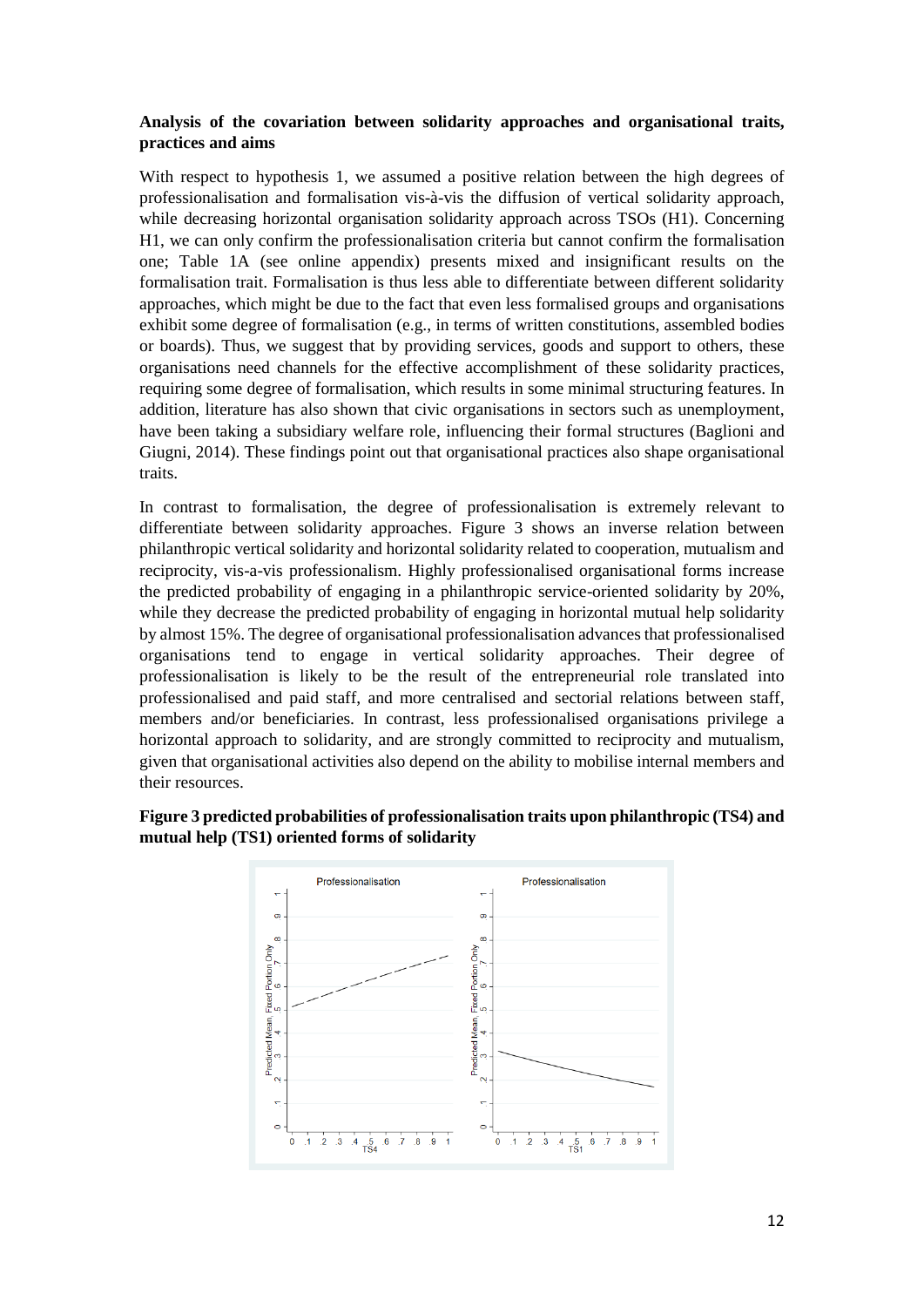The likelihood of rallying to a specific solidarity approach can be explained by the organisational missions, values and aims, following our second hypothesis. Results in Table 1A (online appendix) show that solidarity approaches are strongly linked to the aims of organisations: political solidarity routes (policy reform and/or social change) and the value of empowerment, help to explain horizontal forms of solidarity (Table 1A, online appendix). We advance that horizontal solidarity is more often tied to political routes. This might be due to the fact that political TSOs seek to empower citizens, local communities or the larger public, by enabling them to claim and enforce their own rights. Conversely and taking into account withindifferences between the vertical forms of solidarity, we confirm that humanitarian and rightsbased values covariate positively with some vertical forms of solidarity (Table 1A, online appendix). This finding suggests that philanthropic and altruistic approaches to solidarity do not necessarily aim to empower vulnerable groups, as they are primarily interested in increasing their immediate welfare. In addition, we need to qualify H2, when looking at mixed approaches. On the one hand, organisational aims and solidarity approaches are closely interrelated: the more a group is committed to social change and empowerment, the more inclined to horizontal solidarity (TS1) and the less oriented towards vertical solidarity (TS4) it will be. However, on the other hand, the picture gets blurred once we look into the mixed solidarity forms (horizontal TS2 or vertical TS3), which carry some degree of political contentiousness translated into either the TSOs' aims, values or action repertoire. These results suggest that collective actors' missions of promoting social and political change can be reconciled with a top-down perspective of solidarity (Table 1A, online appendix, models TS2 & TS3).

Finally, with respect to our third hypothesis, results corroborate that action repertoires are tightly associated with solidarity approaches. In particular, we confirm that the more activities targeting urgent needs are at centre stage, the more important vertical solidarity and the less important horizontal solidarity appear to be (H3). Thus, the type of organisational activity is a key feature to help explain solidarity approaches. Figure 4 shows that TSOs engaging in urgent needs activities increase the average predicted probability of engaging in philanthropic and altruistic service-oriented solidarity approaches by almost 20%, while marginally increasing the solidarity approach towards mutual help (TS1). The most interesting aspect of these covariations, however, is the fact that activities directed towards urgent needs tend to decrease or very marginally increase (low statistical significance) the likelihood of TSOs promoting horizontal solidarity support (TS1 & TS2). In contrast, urgent needs activities strongly increase the likelihood of TSOs promoting vertical solidarity.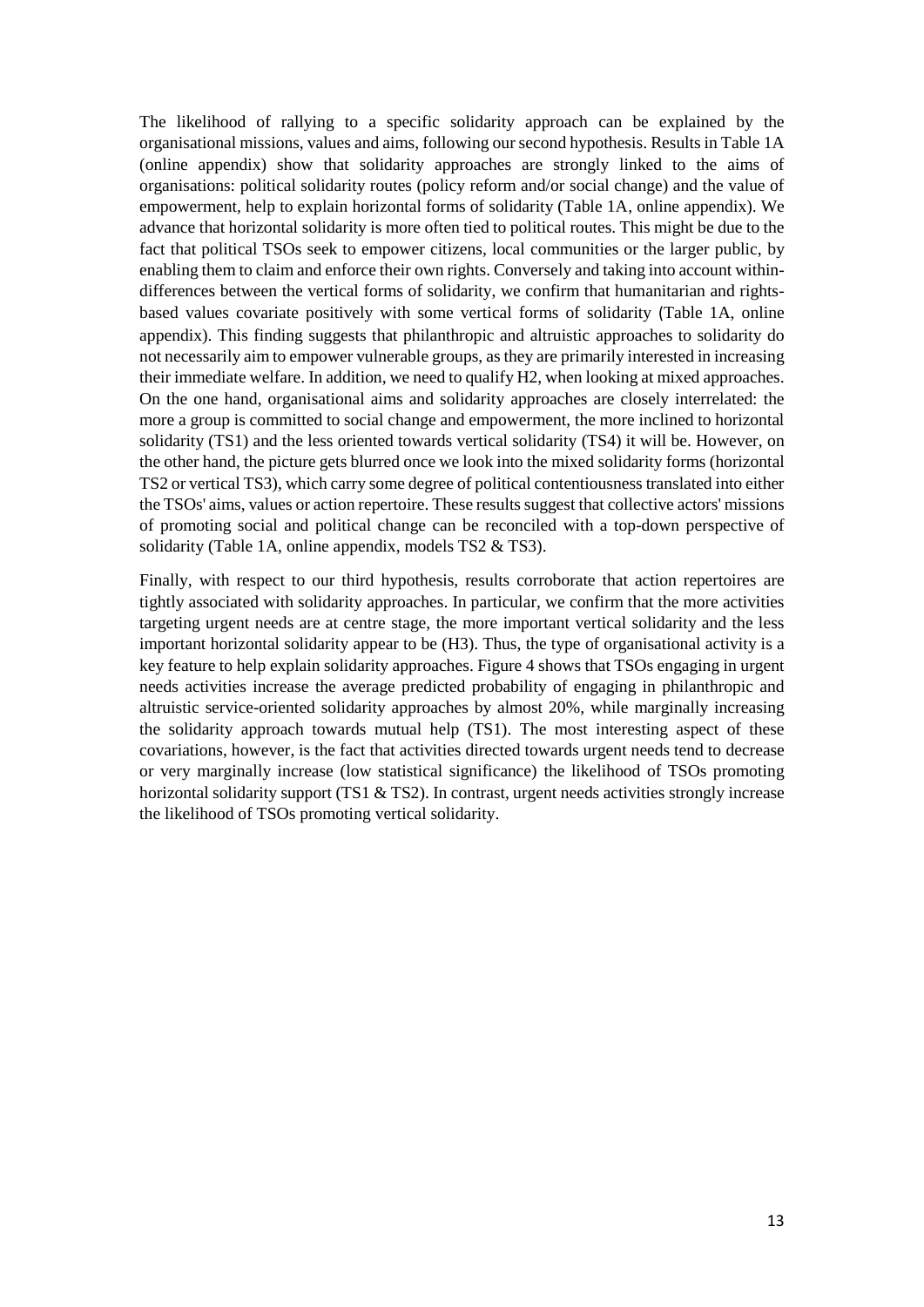



A deeper analysis between the elective affinity of TSO solidarity approaches and practices shows that organisations engaging in humanitarian activities privilege vertical solidarity, while those promoting political activities privilege horizontal solidarity (Table 1A, online appendix). Lobbying, protest and demonstration activities are only relevant activities to explain and differentiate between groups engaging in horizontal solidarity approaches. The commitment to political practices (any type) seems to make a difference between TSOs. TSOs engaging in political activities have a significant change in their average predicted probability of promoting horizontal solidarity, when compared to TSOs not engaged in political activities (Figure 5). The action repertoires, and thus the specific activities mobilised by the organisations corroborate that the activities are a decisive source from which organisational patterns and solidarity approaches emerge. In this sense, collective action understood as humanitarian practices or political practices allows us to differentiate between the two organisational solidarity approaches.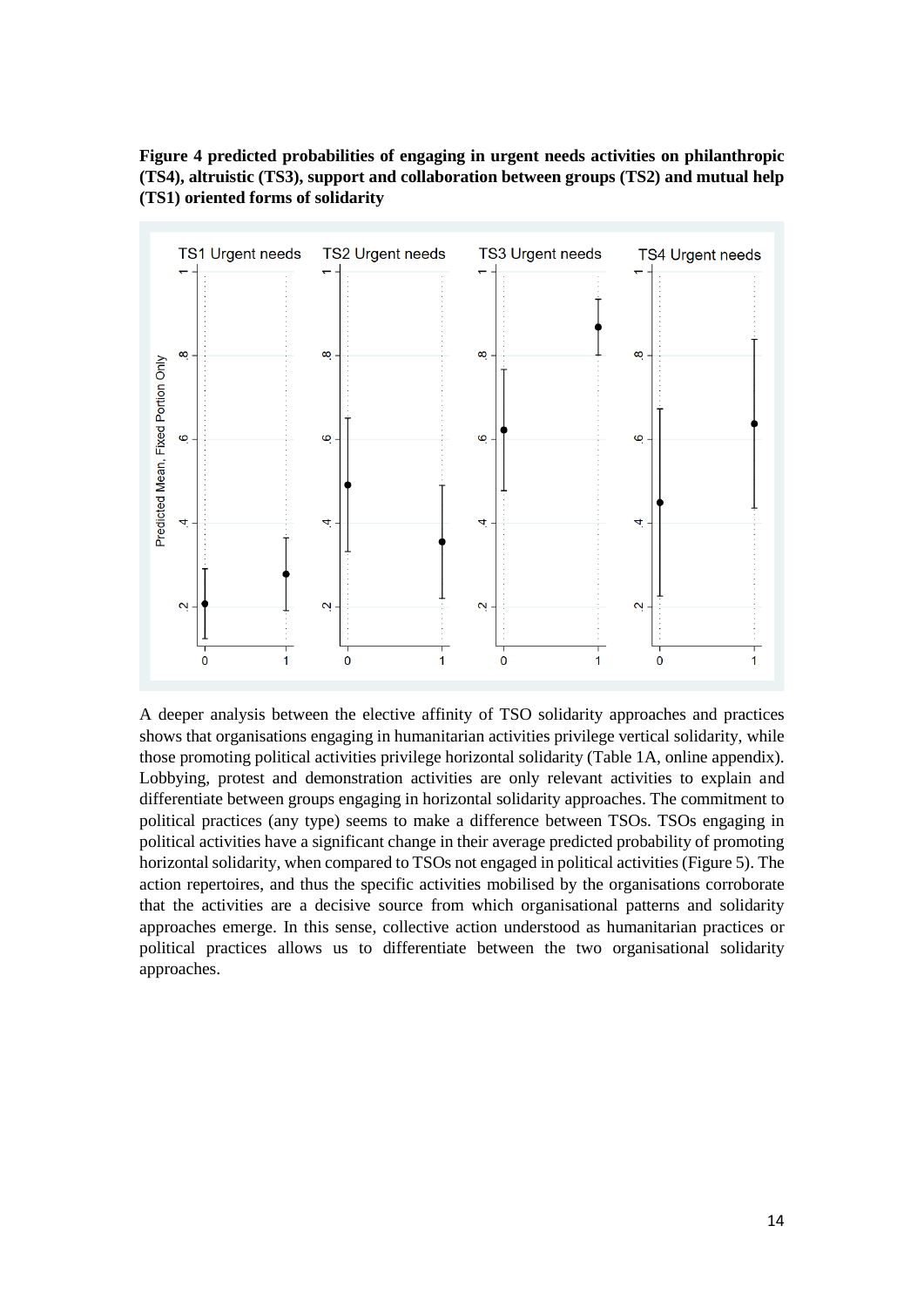**Figure 5 predicted probabilities of engaging in political activities on support and collaboration between groups (TS2) and mutual help (TS1) oriented forms of solidarity**



#### **Corroborating theoretical findings against organisational profiles**

The findings thus far have validated important aspects of our three guiding hypotheses, even though not all could be confirmed. In particular, formalisation does not help to distinguish TSOs engaged in vertical and/or horizontal solidarity approaches. Additionally, literature findings tend to highlight that different organisational types seem to lean more towards specific types of solidarity. Types of organisation should matter when explaining the kind of solidarity approach prevailing among TSOs. To provide insights into this cross-sectoral debate and to match our findings with previous strands of scholarly writing (e.g., social movements, unionism, civil society or non-profit sector), we go beyond a portrayal of generalised organisational characteristics, and we identify four dominant organisational profiles across groups and sectors, to study their correlation vis-a-vis our four solidarity relations (Table 3). In particular, we observe differences between informal groups and unions on the one hand, and NGOs, professional associations, charities and religious organisations on the other. The various predictors help to distinguish between the organisational profiles of these groups. The vertical solidarity approach (TS4) is strongly diffused among NGOs, charities, and religious groups. These organisations also share a considerable degree of formalisation (NGOs) or professionalisation (charities and religious groups). In particular, charities, and religious groups tend to embody norms of care, as philanthropic support (TS4) and/or altruistic help (TS3). Results suggest that the vertical type of solidarity (philanthropic support TS4) seems to be more prevalent among TSOs that focus on entrepreneurial capabilities to help those in need. The vertical philanthropic solidarity approach, however, is strongly negatively correlated among informal solidarity groups, as well as unions. Nevertheless, vertical support to people in vulnerable conditions (altruistic help TS3) is presented among informal organisational forms of transnational solidarity, confirming that civil society (informal or formal organised) provides some welfare subsidiarity.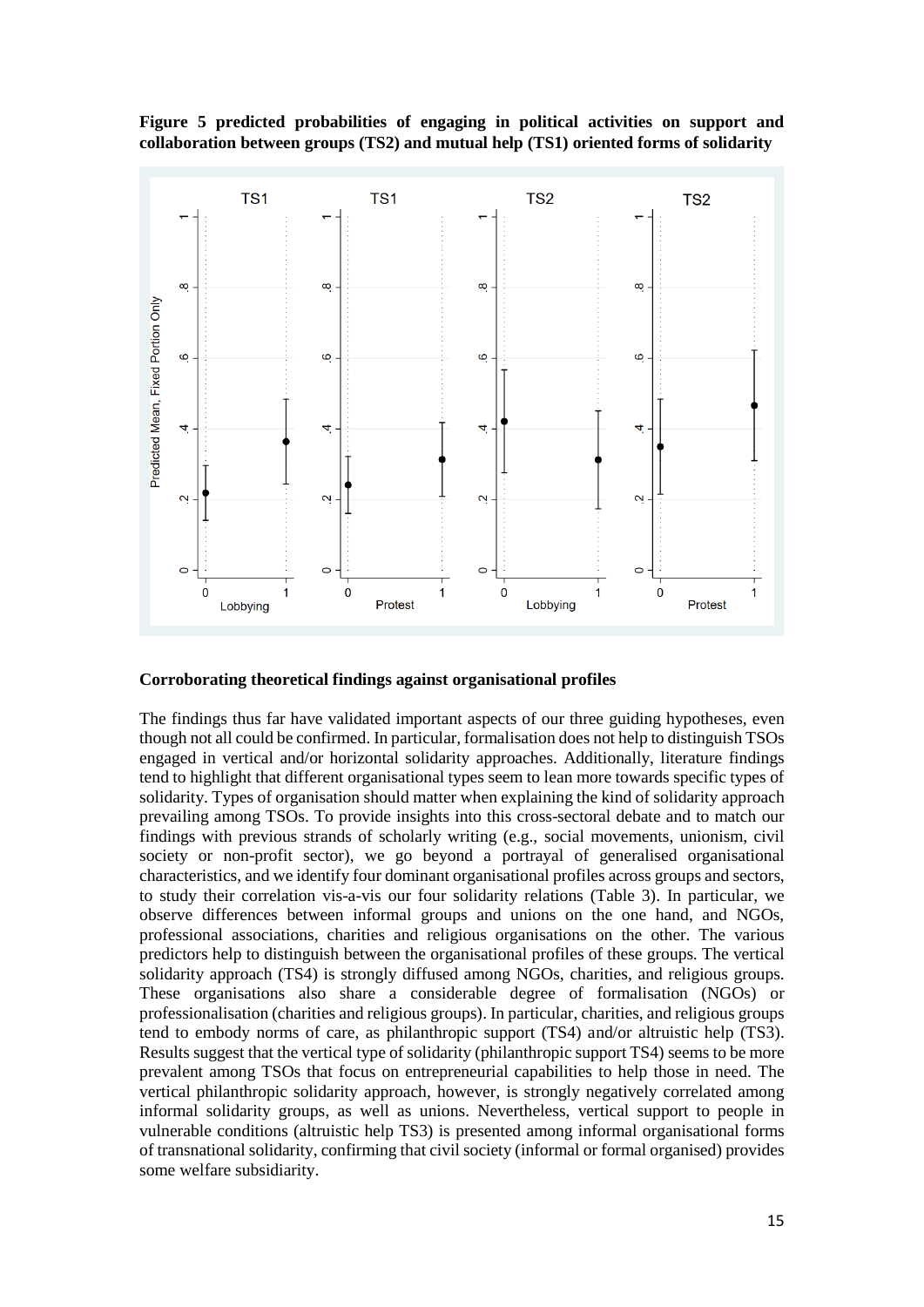With respect to activities and organisational forms, only the charity and religious organisations show no relevant positive correlation to any specific activities they engage in, aims or values. Likewise, when looking into the relationship between political aims and organisational forms, as expected, grassroots and informal groups engage in political activities to encourage social change but also humanitarian values. These two value frames embodied both contesting political voicing, as well as altruistic concerns about welfare provision, possibly due to contextual factors (e.g. economic crisis). Thus, this type of TSO incorporated the provision of services and goods in their action repertoire, and thus tend to combine the struggle for political change with the social engagement of caring for the vulnerable. Furthermore, even though NGOs show positive correlations to right-based values and solidarity activities about the economy and provision of services, in contrast to grassroots and informal organisations, they tend to follow policy reform routes.

These findings confirm previous studies with respect to civil society and its active role combining the provision of services, support and advocacy in favour of vulnerable groups (Warren, 2001; Baglioni and Giugni, 2014). However, when looking into the horizontal solidarity approach, we were expecting that TS1 and TS2 would be more closely linked to social movement organisational types. This is not the case, given that informal groups do not promote this type of solidarity in a significant manner. Only unions share a statistically relevant and positive covariation vis-à-vis a horizontal, within group, solidarity approach (TS1). Thus, we argue that unions build up strong norms of reciprocity among their members, since constituencies are simultaneously active participants as well as direct beneficiaries, forging the arousal and stabilisation of collective action. That said, unlike unions, social movement organisations are not restricted to horizontal solidarity. Additionally, unions represent a very particular organisational form, combining institutional and non-institutional political repertoires, with relevant formalisation and professionalisation traits in contrast to grassroots groups. The organisational trait differences between these two organisational forms could result from the privileged access that unions have to institutional arenas and policy-making. Finally, our findings on the transnational scale show no statistical significance. Higher degrees of transnationalism correlate significantly with solidarity approaches, but not with organisational profiles. Most probably, TSOs committed to horizontal solidarity relations within a specific constituency are less prone to expanding their scope of activities, while groups engaged in horizontal and vertical relations between groups are more amenable to transnational activism for instance, via cooperation and joint action. However, unions which are the only profile correlating positively to horizontal solidarity relations within a specific constituency, independently of their strong mutualistic support, also convey strong conceptions of transnational workers' rights. Thus, the scale of the activities does not seem to correlate with any specific organisational type, suggesting that all organisational profiles have a similar inclination to engage or not in activities beyond countries.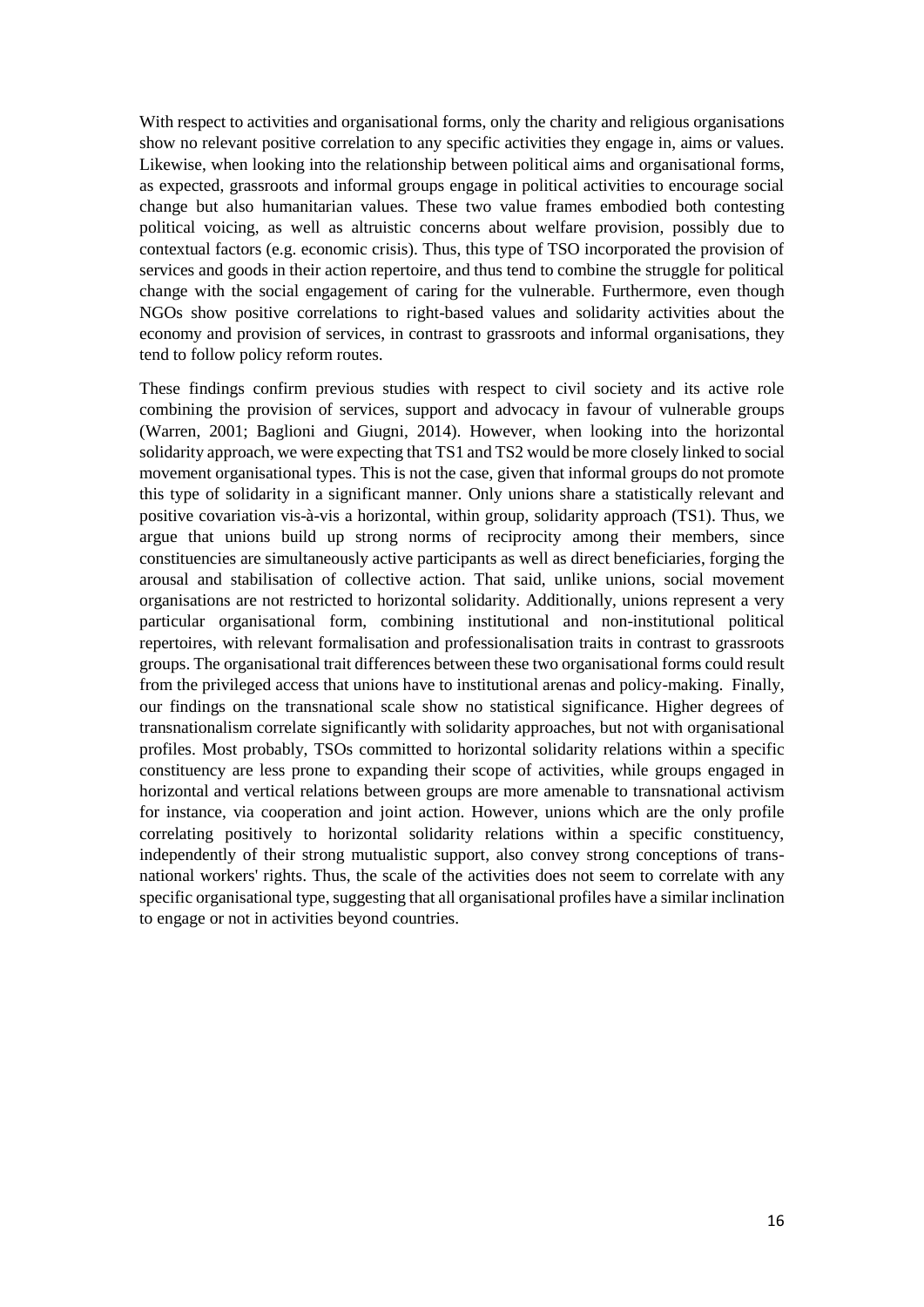|                                                                          | <b>Informal solidarity and</b><br>grassroots groups |          | <b>Unions</b>     |                | <b>NGOs</b> and<br>professional<br>associations |         | <b>Charity and religious</b><br>organisations |                |
|--------------------------------------------------------------------------|-----------------------------------------------------|----------|-------------------|----------------|-------------------------------------------------|---------|-----------------------------------------------|----------------|
|                                                                          | odds ratio                                          | s.e.     | odds ratio        | s.e.           | odds ratio                                      | s.e.    | odds ratio                                    | s.e.           |
| Type of group:<br><b>Independent</b><br>variables:<br>TS1 (horizontal    |                                                     |          |                   |                |                                                 |         |                                               |                |
| within group)                                                            | 1.02                                                | (0.279)  | 5.522***          | (2.149)        | 0.98                                            | (0.149) | $0.664*$                                      | (0.139)        |
| TS2 (horizontal<br>between groups)<br>TS3 (vertical<br>service oriented; | 0.79                                                | (0.206)  | 1.80              | (0.648)        | 1.05                                            | (0.152) | $0.548**$                                     | (0.11)         |
| between<br>individuals)<br>TS4 (vertical charity                         | 2.714***                                            | (0.817)  | 0.75              | (0.257)        | $0.685*$                                        | (0.104) | 5.308***                                      | (1.393)        |
| oriented)<br>Independent<br>variables:<br>Policy reform                  | $0.254***$                                          | (0.0624) | $0.246***$        | (0.0914)       | 1.402*                                          | (0.211) | $2.655***$                                    | (0.537)        |
| (aims)<br>Social change                                                  | $0.399**$                                           | (0.116)  | 1.979*            | (0.669)        | 1.617**                                         | (0.263) | 0.87                                          | (0.18)         |
| ( aims)<br>Humanitarian                                                  | 5.011***                                            | (1.556)  | 8.316***          | (3.547)        | $0.361***$                                      | (0.076) | $0.474*$                                      | (0.168)        |
| (value)                                                                  | 2.138**                                             | (0.591)  | $0.380**$         | (0.131)        | 1.14                                            | (0.175) | 1.39                                          | (0.32)         |
| Right-based (value)<br>Empowerment                                       | 1.57                                                | (0.519)  | $0.219***$        | (0.0973)       | 1.583*                                          | (0.295) | 1.25                                          | (0.34)         |
| (value)                                                                  | 1.62                                                | (0.525)  | $0.391*$          | (0.162)        | 1.20                                            | (0.229) | 0.82                                          | (0.231)        |
| Professionalisation                                                      | $0.0441***$                                         | (0.0203) | 8.439***          | (5.278)        | $0.518**$                                       | (0.111) | $6.775***$                                    | (1.943)        |
| Formalisation                                                            | $0.200***$                                          | (0.082)  | 2.756*            | (1.107)        | $3.671***$                                      | (0.669) | $0.406***$                                    | (0.099)        |
| Activities:                                                              |                                                     |          |                   |                |                                                 |         |                                               |                |
| <b>Urgent</b> needs                                                      | 1.62                                                | (0.444)  | 1.17              | (0.379)        | 1.704**                                         | (0.277) | 1.44                                          | (0.342)        |
| Hate crime                                                               | 0.76                                                | (0.232)  | 0.91              | (0.534)        | 0.99                                            | (0.2)   | 0.68                                          | (0.183)        |
| Economy                                                                  | $0.357***$                                          | (0.0807) | 4.469***          | (1.863)        | 1.341*                                          | (0.189) | 1.17                                          | (0.212)        |
| Dissemination                                                            | $0.530*$                                            | (0.142)  | 0.72              | (0.344)        | 1.16                                            | (0.165) | 0.81                                          | (0.14)         |
| Culture                                                                  | 1.32                                                | (0.284)  |                   | 0.93   (0.315) | 1.13                                            | (0.135) |                                               | 1.13   (0.168) |
| Lobbying<br>Protest and                                                  | 1.22                                                | (0.359)  | 2.13              | (0.863)        | 1.447*                                          | (0.219) | $0.638*$                                      | (0.12)         |
| demonstration                                                            | 3.172***                                            | (0.884)  | $3.242**$         | (1.359)        | 0.73                                            | (0.12)  | 0.88                                          | (0.184)        |
| Transnational scale                                                      | 0.84                                                | (0.236)  | 0.88              | (0.331)        | 1.04                                            | (0.142) | 1.09                                          | (0.197)        |
| Constant                                                                 | $0.060***$                                          | (0.03)   | $0.0002***$       | (0.00)         | $0.304**$                                       | (0.13)  | $0.011***$                                    | (0.005)        |
| Sigma u                                                                  | 2.38                                                | (0.93)   | 8.94              | (4.42)         | 3.23                                            | (1.04)  | 2.25                                          | (0.80)         |
| Log likelihood<br>Number of groups                                       | -424.24593<br>24                                    |          | $-228.2142$<br>24 |                | $-1171.122$<br>24                               |         | $-738.1134$<br>24                             |                |
| ${\bf N}$                                                                | 2369                                                |          | 2369              |                | 2369                                            |         | 2369                                          |                |
| <b>AIC</b>                                                               | 890.5                                               |          | 498.4             |                | 2384.2                                          |         | 1518.2                                        |                |
| <b>BIC</b>                                                               | 1011.7                                              |          | 619.6             |                | 2505.4                                          |         | 1639.4                                        |                |

## **Table 3: Organisational profiles across groups and sectors, based on solidarity approaches and structural traits (odds ratio)**

Significance levels: \*\*\* p<0.001, \*\* p<0.01, \* p<0.05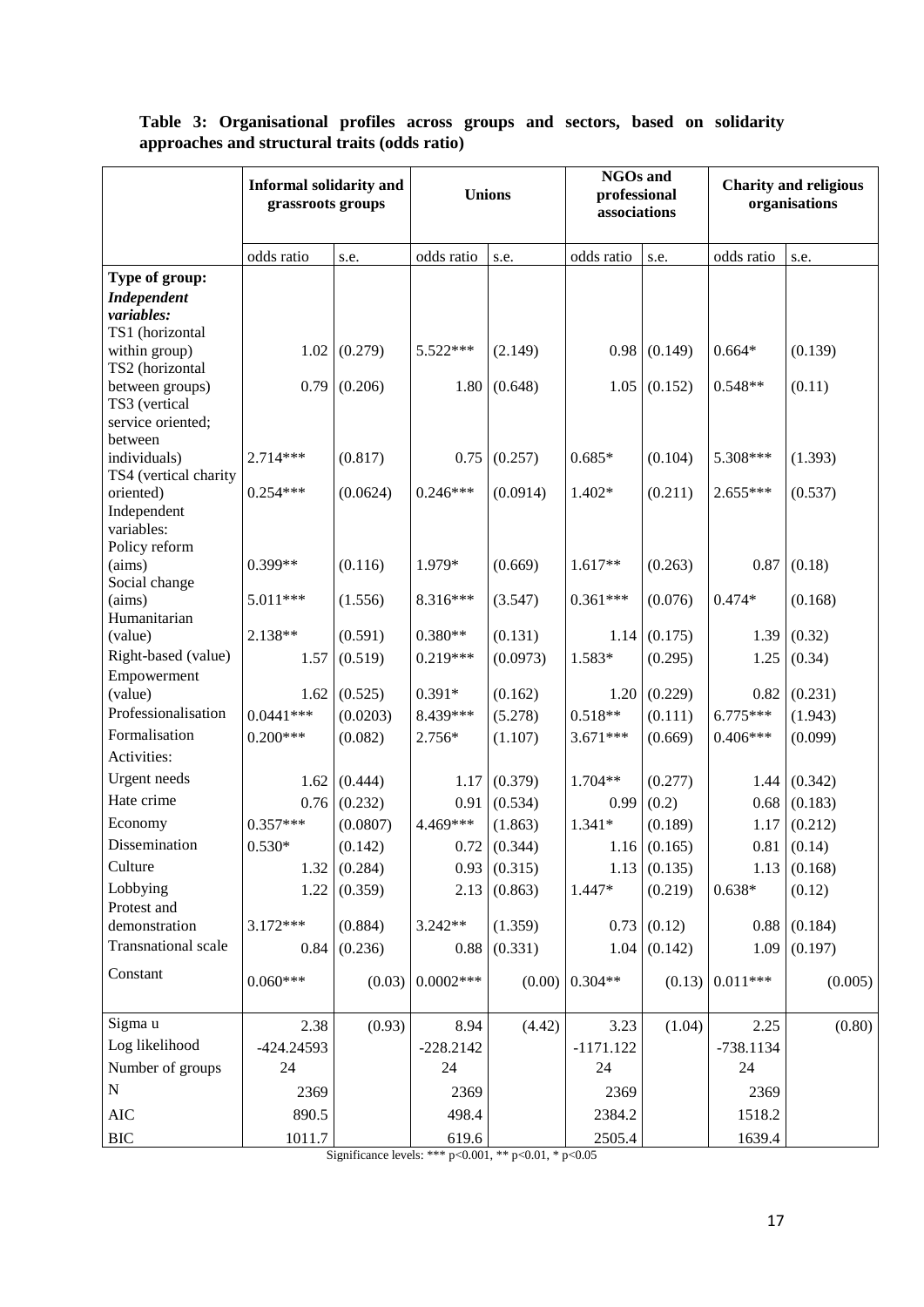#### **5**. **Further discussion and conclusions**

Solidarity activism is highly patterned by organisational traits and profiles of citizen groups engaged in related activities and relations. Vertical solidarity approaches that focus on topdown relations between TSOs and beneficiaries are associated more strongly with highly professionalised TSOs that promote humanitarian and rights-based missions and centre on service-provision to meet urgent needs, while horizontal approaches of mutualism and joint action are more often linked to less professionalised groups that privilege political routes, contentious action repertoires and values of empowerment. Our findings thus suggest an elective affinity between solidarity approaches and organisational profiles. Vertical solidarity – philanthropic actions and/or altruistic help – is more common among NGOs, charities, and religious groups sharing formal and/or institutionalised traits, while not engaging in horizontal relations of solidarity. The inverse elective affinity between informal grassroots groups and solidarity approaches, however, is much less apparent, given that the latter tend to be involved in both horizontal and vertical solidarity. Our data demonstrate that only unions share a statistically relevant and positive relationship with horizontal solidarity approaches. We attribute this to the strong norms of reciprocity, common aims and identities embodied in union membership. In contrast to union constituencies - who are active participants and, in most cases, direct beneficiaries with common collective action goals – the other TSOs seem to embrace more diverse constituency groups with a wider range of actions, aims and identities.

Our findings illustrate that organisational traits do matter in explaining the prevalence of different types of solidarity approaches in the field of civil society and social movements, supporting previous studies (McCarthy, 1996; Kriesi, 1996; Diani and Donati, 1999). Our analysis supports works differentiating solidarity approaches by different types of organisations (Moulaert and Ailenei, 2005; Baglioni and Giugni, 2014). We confirm that whereas TSOs engaging in vertical solidary (goods distribution and unilateral help oriented) are highest in frequency, TSOs embracing horizontal solidarity (mutual help oriented) are also active across sectors. Beyond these works, however, we offer new evidence showing that TSOs also adopt hybrid/mixed solidarity approaches, particularly visible in the combination of reciprocal support between groups and vertical altruistic solidarity approaches (Minkoff, 2002; Baglioni and Giugni, 2014).

Moreover, our analyses confirm that organisation matters when addressing transnational solidarity work, even though we are not able to detect causal relations. In fact, our calculations have spotted correlations, and thus elective affinities between solidarity approaches and organisational profiles. Therefore, it is highly plausible to assume that 'solidarity' and 'organisation' are highly interdependent: citizens will opt for organisational profiles leading to a specific organisational approach to solidarity, but organisational choices will also determine the range of potential solidarity relations with beneficiaries or participants, particularly if organisations evolve (professionalise, formalise or institutionalise). Our findings provide insights into this intricate relation by highlighting its ambivalence. 'Organisation' is an essential prerequisite of collective protest action, because some organisation is necessary to translate latent grievances and discontents into actual protest activities (McCarthy and Zald, 1977; Diani and Donati, 1999), meaning that solidarity work is linked to 'organisation' in terms of effectivity considerations. At the same time, however, 'organisation' is also tied back to a specific way of organising tasks and activities along shared norms, rules and myths (DiMaggio, 1987; Powell and Steinberg, 2006). In this sense, 'organisation' matters also in terms of legitimacy. Our study confirms findings from both strands of research, because it shows that the relation between 'solidarity' and 'organisation' conforms to exigencies of effectivity and legitimacy. However, organisational traits ensuring effectivity seem to differentiate much less between solidarity approaches than legitimacy criteria. Vertical and horizontal solidarity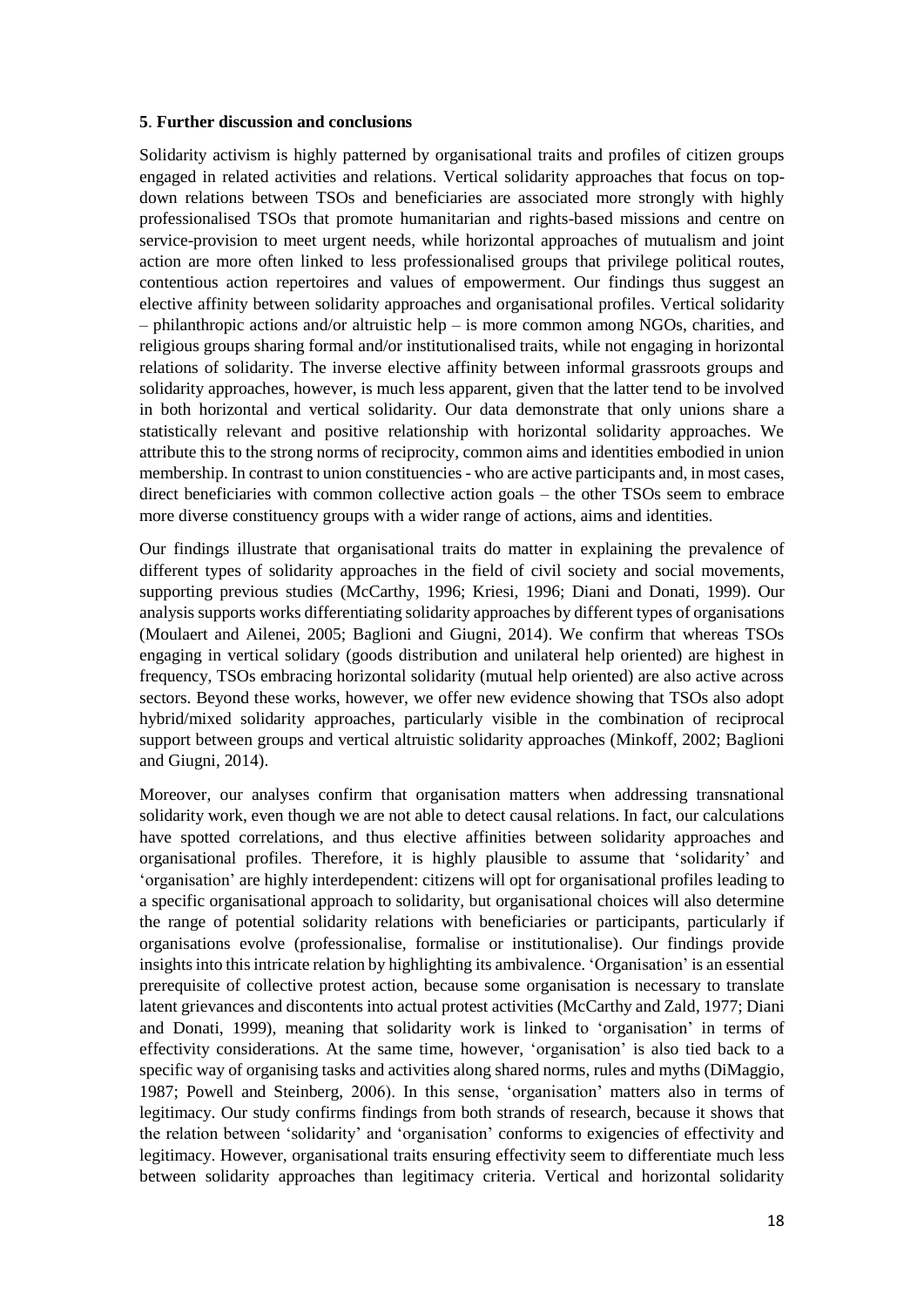approaches can be reconciled much more easily with diverging organisational profiles, while this is not the case concerning organisational missions and values. In this sense, we see that shared collective identities, values and aims (Diani, 1992; Hunt and Benford, 2004) seem to be a more consequential factor patterning organisational sectors into diverging, in part conflicting, solidarity approaches.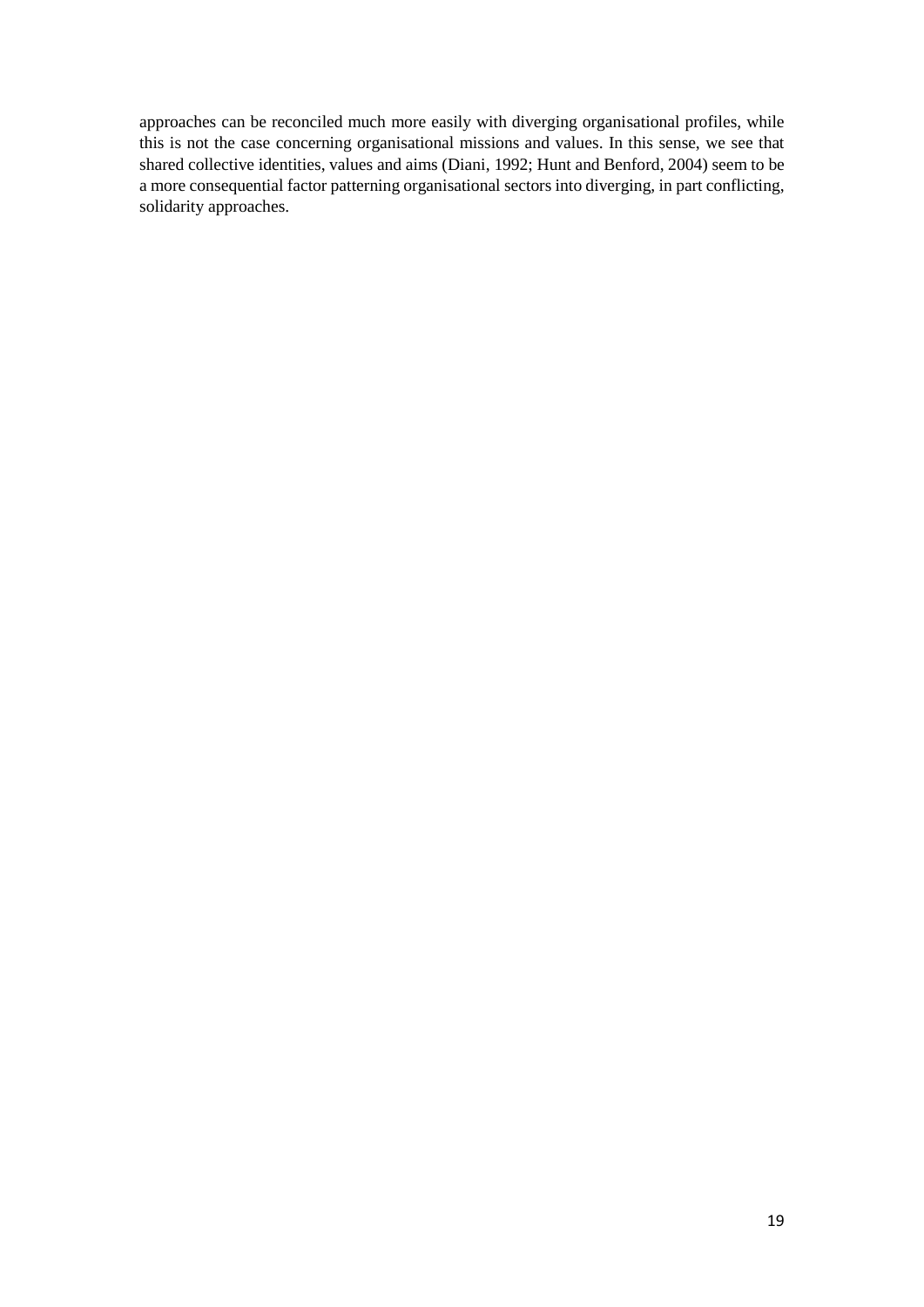#### **References**

Ataç, I., K. Rygiel and M. Stierl (2016). "Introduction: The Contentious Politics of Refugee and Migrant Protest and Solidarity Movements: Remaking Citizenship from the Margins." *Citizenship Studies* 20(5): 527-544.

Baglioni, S. (2001). "Solidarity Movement Organizations: Toward an Active Global Consciousness?" In: M. Giugni and F. Passy (eds.), *Political Altruism? Solidarity Movements in International Perspective*, Rowman & Littlefield, 219-234.

Baglioni, S. and M. Giugni (eds.) (2014). *Civil Society Organizations, Unemployment, and Precarity in Europe. Between Service and Policy*. Houndmills, Basingstoke: Palgrave/Macmillan.

Battilana, J. and M. Lee (2014). "Advancing research on hybrid organizing–Insights from the study of social enterprises." *The Academy of Management Annals*, 8(1): 397-441.

Bayertz, K. (1999). "Four Uses of 'Solidarity'". Solidarity -- Philosophical Studies in Contemporary Culture Volume 5: 3-28.

Brandsen, T. and P.M. Karré (2011). "Hybrid Organizations: No Cause for Concern?" *International Journal of Public Administration*, 34(13): 827-836.

Bosi, L., and L. Zamponi (2020). "Paths toward the Same Form of Collective Action: Direct Social Action in Times of Crisis in Italy". *Social Forces*, soz160.

Cress, D. and D. Snow (1996). "Mobilization at the Margins. Resources, Benefactors, and the Viability of the Homeless Social Movement Organizations". *American Sociological Review*, 61: 1089-1109.

Davies, T.R. (2016). "History of Transnational Voluntary Associations: A Critical Multidisciplinary Review". *Voluntaristics Review*, 1(4):1-55.

Diani, M. (1992). "The concept of social movement". *The sociological review*, 40(1): 1-25.

Diani, M. and P.R. Donati (1999). "Organisational change in Western European environmental groups: a framework for analysis". *Environmental politics*, 8(1): 13-34.

DiMaggio, P. (1987). *Nonprofit enterprise in the arts: studies in mission and constraint.* New York: Oxford University Press.

Eterovic, I. and J. Smith (2001). "From Altruism to a New Transnationalism? A Look at Transnational Social Movements". In: M. Giugni and F. Passy (eds.), *Political Altruism? Solidarity Movements in International Perspective*, Rowman & Littlefield, 197-219.

Gamson, W.A. and E. Schmeidler (1984). "Organizing the poor". *Theory and Society*, 13(4): 567-584.

Gerlach, L.P. (1999). "The Structure of Social Movements: Environmental Activism and its Opponents". In: J. Freeman and V. Johnson (eds.), Waves of protest: social movements since the sixties. Lanham: Rowman and Littlefield, 85-97.

Giugni, M. and F. Passy (eds) (2001) *Political Altruism? Solidarity Movements in International Perspective.* London: Rowman & Littlefield.

Hande, M.J. and K. Christine (2015). "Organizing survival and resistance in austere times: shifting disability activism and care politics in Ontario, Canada". *Disability & Society*, 30(7): 961-975.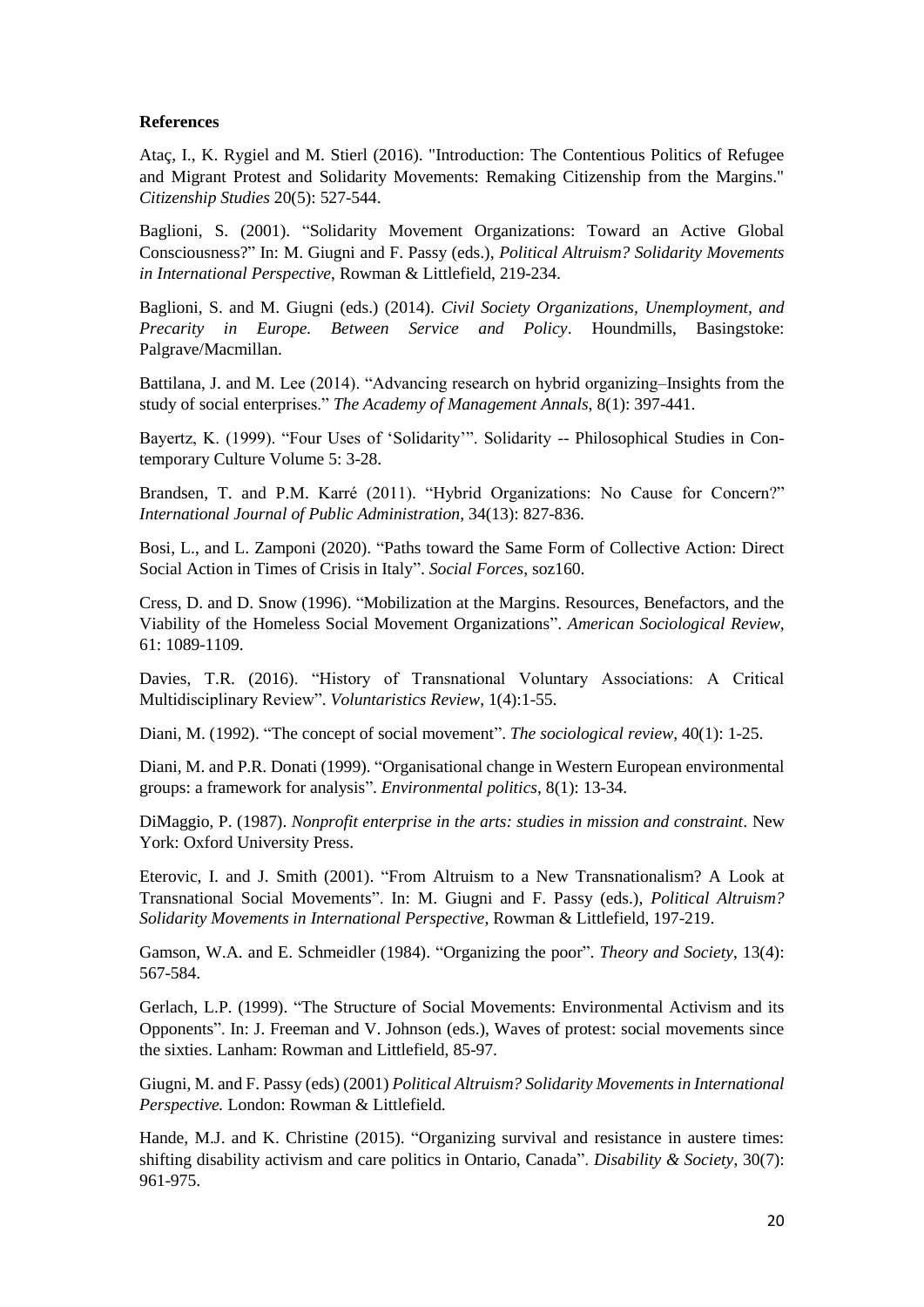Hunt, S. A. and R.D. Benford (2004). "Collective Identity, Solidarity, and Commitment". In: D.A. Snow, S.A. Soule and H. Kriesi (eds.), *The Blackwell Companion to Social Movements*, Oxford: Blackwell, 433-457.

Kandlik Eltanani, M. (2016). *"But it comes with a Price". Employment in Social Movement Organizations*. Edinburgh: PhD at the University of Edinburgh.

Kousis, Maria, Marco Giugni and Christian Lahusen (2018). "Action Organization Analysis: Extending Protest Event Analysis Using Hubs-Retrieved Websites". *American Behavioral Scientist*, 62(6): 739-757.

Kriesi, H. (1996). "The organizational structure of new social movements in a political context". In: D. McAdam, J.M. McCarthy and M.N. Zald (eds.). *Comparative Perspectives on Social Movements*. Cambridge: Cambridge University Press, pp.152-184.

Laville, J.L. and M. Nyssens (2000). "Solidarity-Based Third Sector Organizations in the "Proximity Services" Field: A European Francophone Perspective". *Voluntas*, 11(1): 67-84.

McCallum, J.K. (2013). *Global Unions, local power: The new spirit of Transnational Labour Organizing*. Ithaka and London: Cornell University Press.

McCarthy, J.M. (1996). "Constraints and opportunities in adopting, adapting, and inventing". In: D. McAdam, J.M. McCarthy and M.N. Zald (eds.). *Comparative Perspectives on Social Movements*. Cambridge: Cambridge University Press, 141-151.

McCarthy, J.M. and M.N. Zald (1977). "Resource Mobilization and Social Movements: A Partial Theory". *American Journal of Sociology*, 82: 1212-1241.

Minkoff, D.C. (2002). "The Emergence of Hybrid Organizational Forms: Combining Identity-Based Service Provision and Political Action." *Nonprofit and Voluntary Sector Quarterly*, 31(3): 377-401.

Moulaert, F. and O. Ailenei (2005). "Social Economy, Third Sector and Solidarity Relations: A Conceptual Synthesis from History to Present". *Urban Studies*, 42(11): 2037–2053.

Piven, F.F. and R.A. Cloward (1979). *Poor People's Movements*. New York. Vintage.

Powell, W.W. and P. DiMaggio (1991). *The New Institutionalism in Organizational Analysis*. Chicago: University of Chicago Press.

Powell, W.W. and R. Steinberg (2006). *The Non-Profit Sector. A Research Handbook*. Yale University Press, 2<sup>nd</sup> edition.

Rifkin, J. (1995). *The End of Work: The Decline of the Global Labor Force and the Dawn of the Post-Market Era*. New York: G.P. Putnam's Sons.

Rucht, D. (1990). "The strategies and action repertoires of new movements". In: R. Dalton and M. Kuechler (eds.), *Challenging the Political Order: New Social and Political Movements in Western Democracies*. Cambridge: Polity Press, 156-175.

Salamon, L.M. and H.K. Anheier (1995) *The Emerging Sector: The Nonprofit Sector in Comparative Perspective. An Overview*. Baltimore, MD: Johns Hopkins University.

Smith, J. (2002). "Bridging Global Divides? Strategic Framing and Solidarity in Transnational Social Movement Organizations". *International Sociology*, 17(4): 505-528.

Smith, J., C. Chatfield and R. Pagnucco (eds.) (1997). *Transnational Social Movements and Global Politics. Solidarity beyond the State*. Syracuse, NY: Syracuse University Press.